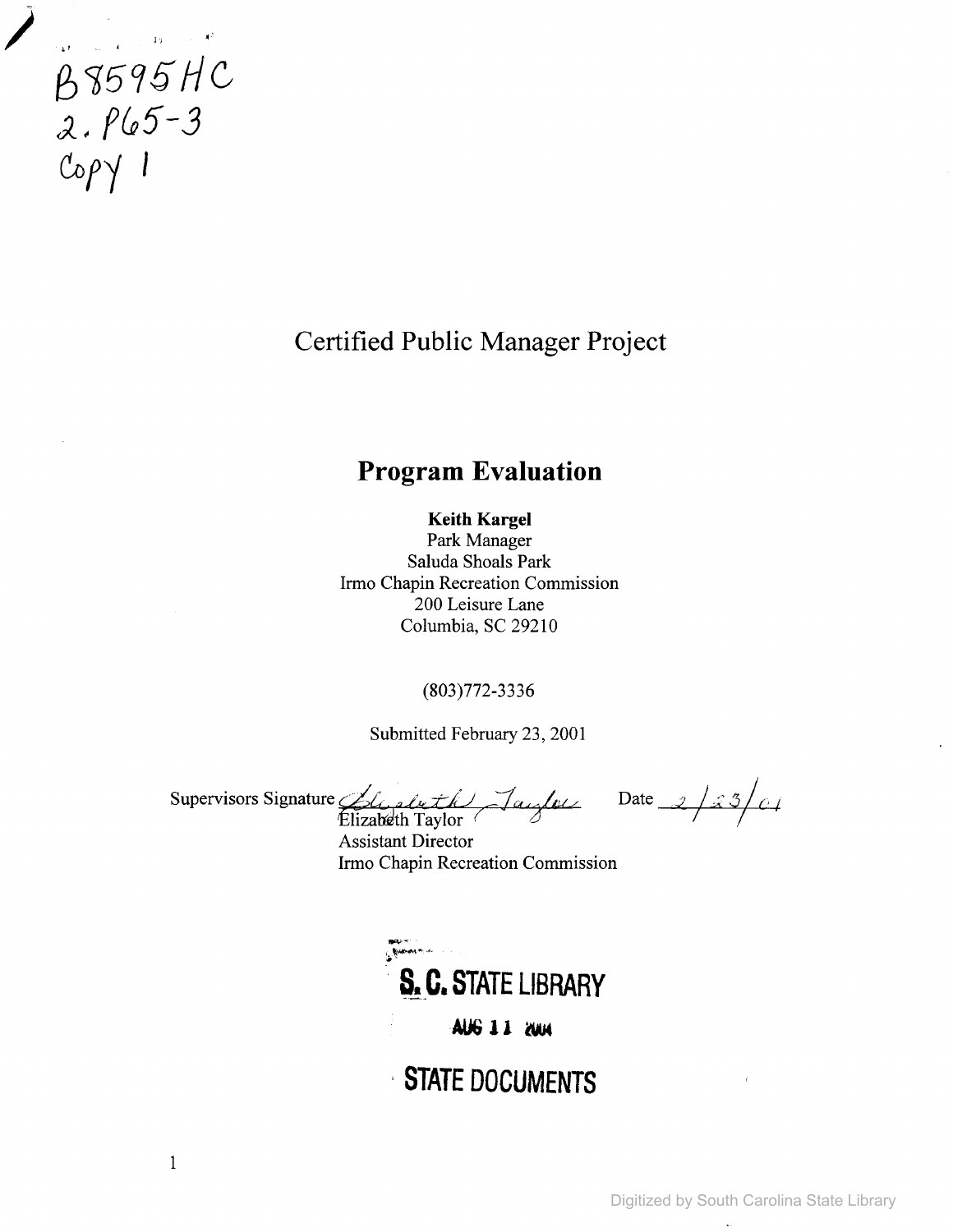# **CPM Project Project Goal**

Develop a process and associated tools to measure the effectiveness and quality of programming and levels of customer satisfaction. Complete process development by March 2002

# **Problem Statement**

# **History /Current Circumstances**

Opening in 1998, Saluda Shoals Park is a relatively new park. Phase Two development is scheduled to be completed in December 2001. Included in Phase Two are new infrastructure, expanded day use area, meeting center and an environmental center. Environmental education and outdoor recreation programming occur on a somewhat limited basis with scheduled programming limited to several programs per month. With the completion of Phase Two development comes a desire for increased quality and quantity of programming that will meet visitor and staff needs.

# **Current Situation**

Saluda Shoals Park is currently in Phase Two development. This phase will bring major facilities including a 10,000 square foot environmental center, a 500 person capacity meeting facility, three picnic shelters and restrooms.

#### **Impact**

With the completion of Phase Two development, a host of new programming and services will be available to the public. It will become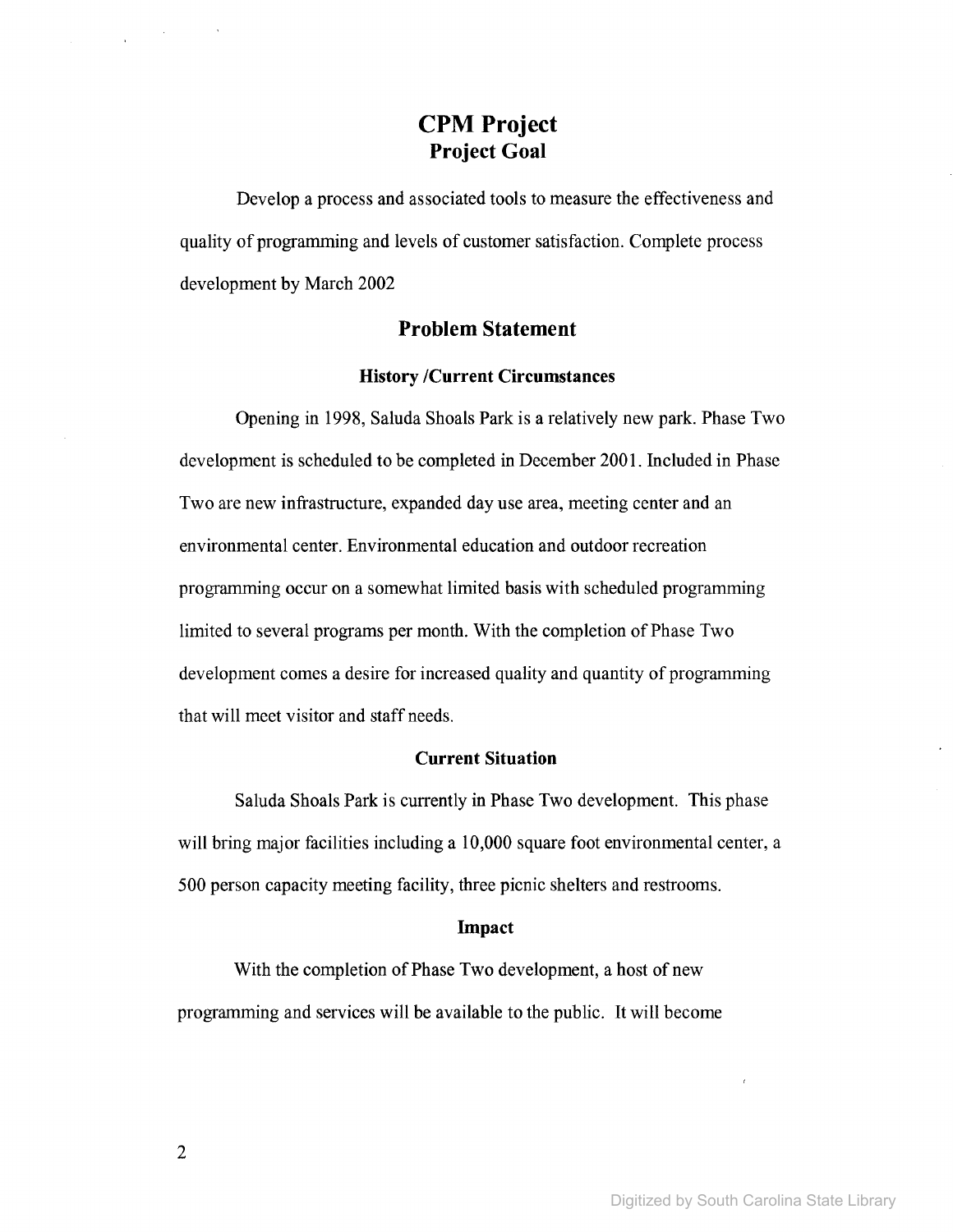increasingly important to ensure that programming is meeting the needs and expectations of park visitors and staff.

Currently, there is no formal method to measure the effectiveness and quality of the programming. The completion of this project will ensure that a system is in place that will measure the programming and levels of customer satisfaction. The process will help ensure that customers are receiving quality services and that park staff is working with seamless processes.

#### **Data**

Quantitative and qualitative data is not being recorded with the exception of canoe rentals and overall park attendance.

### **Alignment with Agency**

It is the goal of the agency to dramatically increase the quantity and quality of programming corresponding with completion of Phase Two development. The scope of this project will assist the agency in obtaining evaluative data that will help ensure alignment of customer and staff expectations with programming.

Developing and implementing a method for evaluating programming at Saluda Shoals Park is critical to the mission of the Irmo Chapin Recreation Commission. Since quality is a thing to strive for in both the agency and the park mission statements, it is important to have a method to measure quality of customer programming. Processes and tools developed will be sensitive to customer and staff needs.

3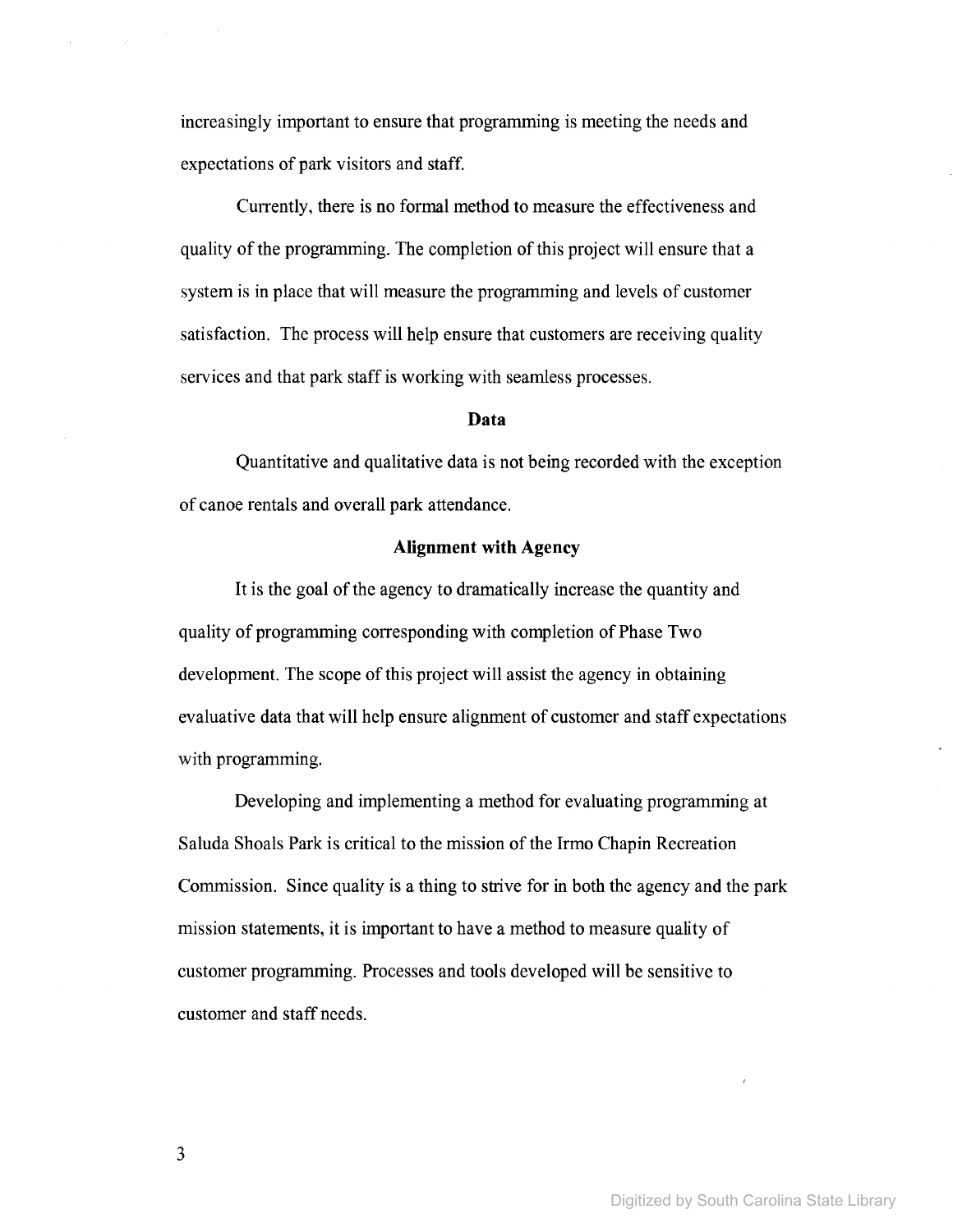**In** an effort to evaluate customer satisfaction, the agency has initiated a customer suggestion box. A customer survey and a process for evaluating the youth athletics program are also under development.

# **Desired State**

This process is necessary to determine whether or not programming is meeting customer expectation, agency goals and staff needs. Programming will be evaluated in a statistically valid manner. The evaluation process will work with other agency processes. The desired goal is 95% satisfaction.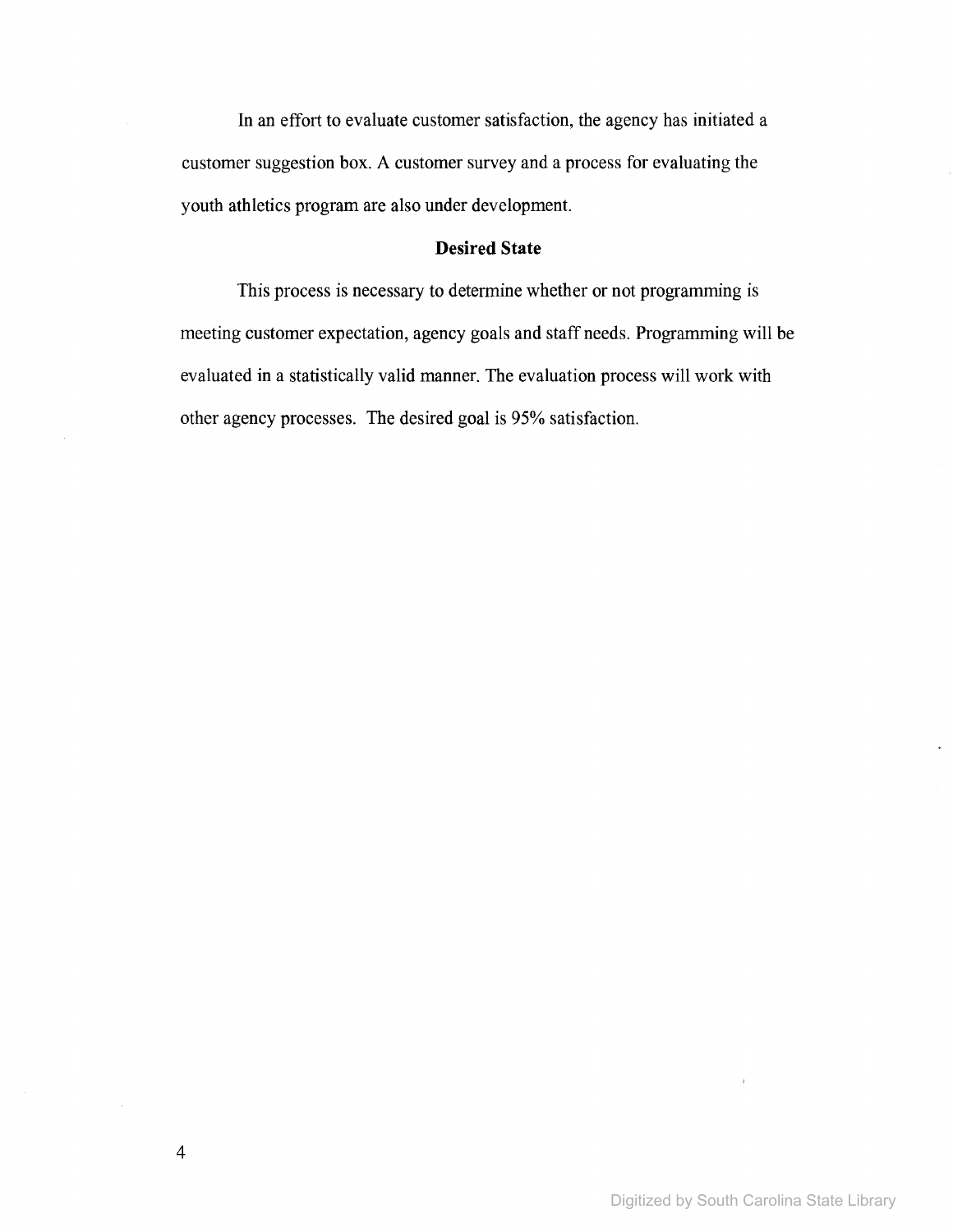# Mission Statements

#### **Agency Mission**

The mission of the Irmo Chapin Recreation Commission is to enhance the quality of life for all citizens of the district through the development of recreation programs that promote a lifestyle of wellness, physical activities and cultural experience for all ages.

#### **Saluda Shoals Mission Statement**

The mission of Saluda Shoals Park is to provide a premier, environmentally sensitive riverfront park that will attract visitors to experience the treasures ofthe Saluda River by offering exceptional environmental and cultural educational programming, and outdoor recreational opportunities. Saluda Shoals Park will continue a precedent of quality and innovation in riverfront development throughout the Midlands.

#### **Educational Vision**

Educational programming at Saluda Shoals Park will playa key role in developing a citizenry with the knowledge, skills, and abilities to make informed decisions while incorporating thoughtful insight into the human experience with reflective emotional sensitivities to the needs of others, our environment, our past and our future.

Three universal languages, the beauty of nature, the mystery of science, and the experience of art, will be used to tell the story of human interaction with our environment.

5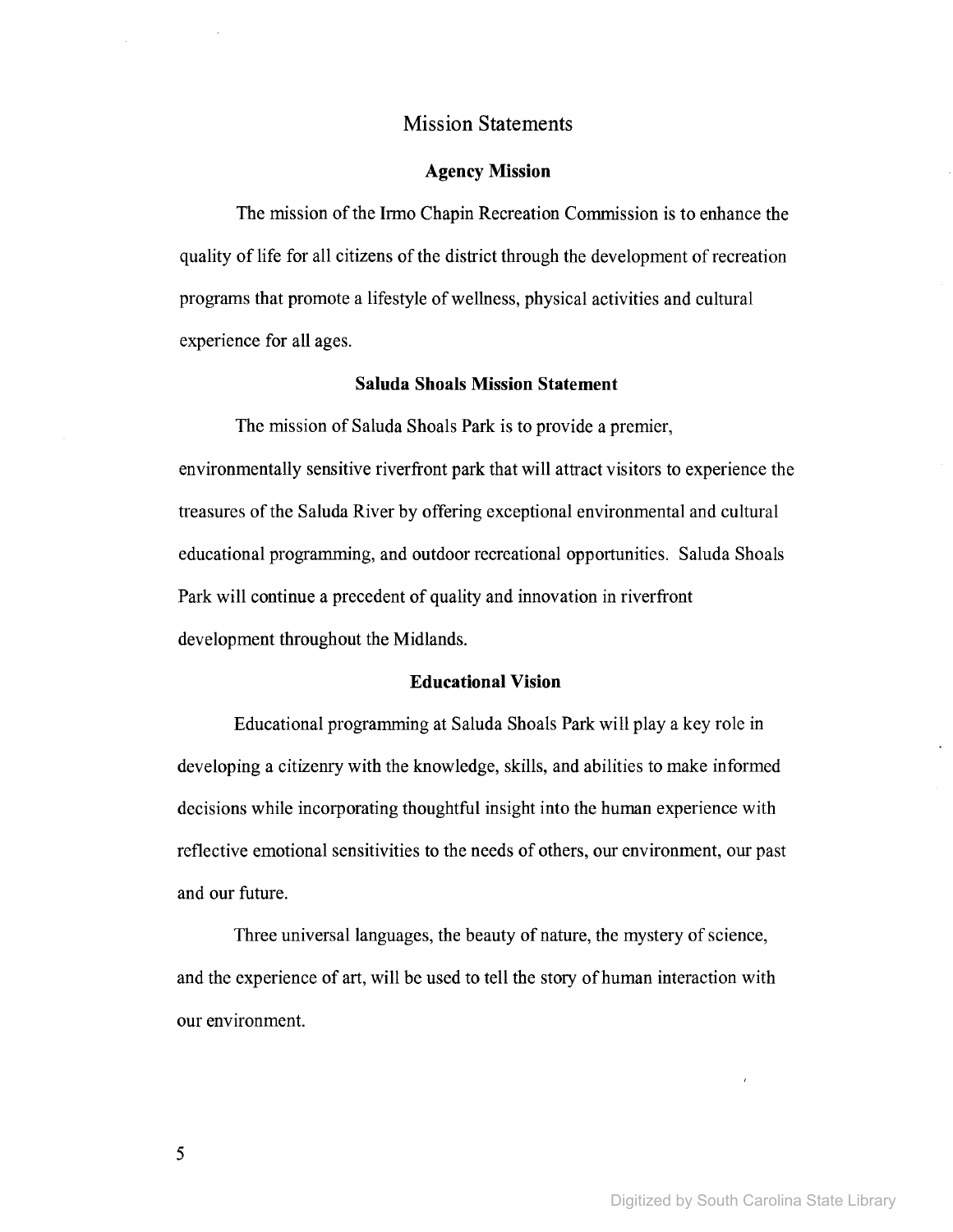# **Cause Analysis**

No data is available at this time. My project is to develop processes and tools for program evaluation. There is no evaluation process in place due to the newness of the park and the limited programming.

# **Data Collection**

# **Data Collection Goals**

Note: The very nature of this project is to acquire data because existing data is extremely limited. In this section I will focus on process for acquiring new evaluative data.

1) To collect data that will be useful in the development and

implementation of all park programming

- 2) To ensure that customer needs are being met
- 3) To ensure that quality of programming meets or exceeds customer

expectations

4) To help develop types of programming that will meet customer

expectations and preferences

5) To ensure that data collection processes are valid and stafffriendly.

Ability to implement and maintain processes is a high priority.

# **Operational Definitions and Procedures**

Programs at Saluda Shoals Park will take on many forms. We have

categorized them into

- 1) Environmental Educational programming will highlight
	- a) Environmental systems
		- i) As we view the natural world, we begin to realize that it is a very , complex place. By breaking this world down into separate systems, it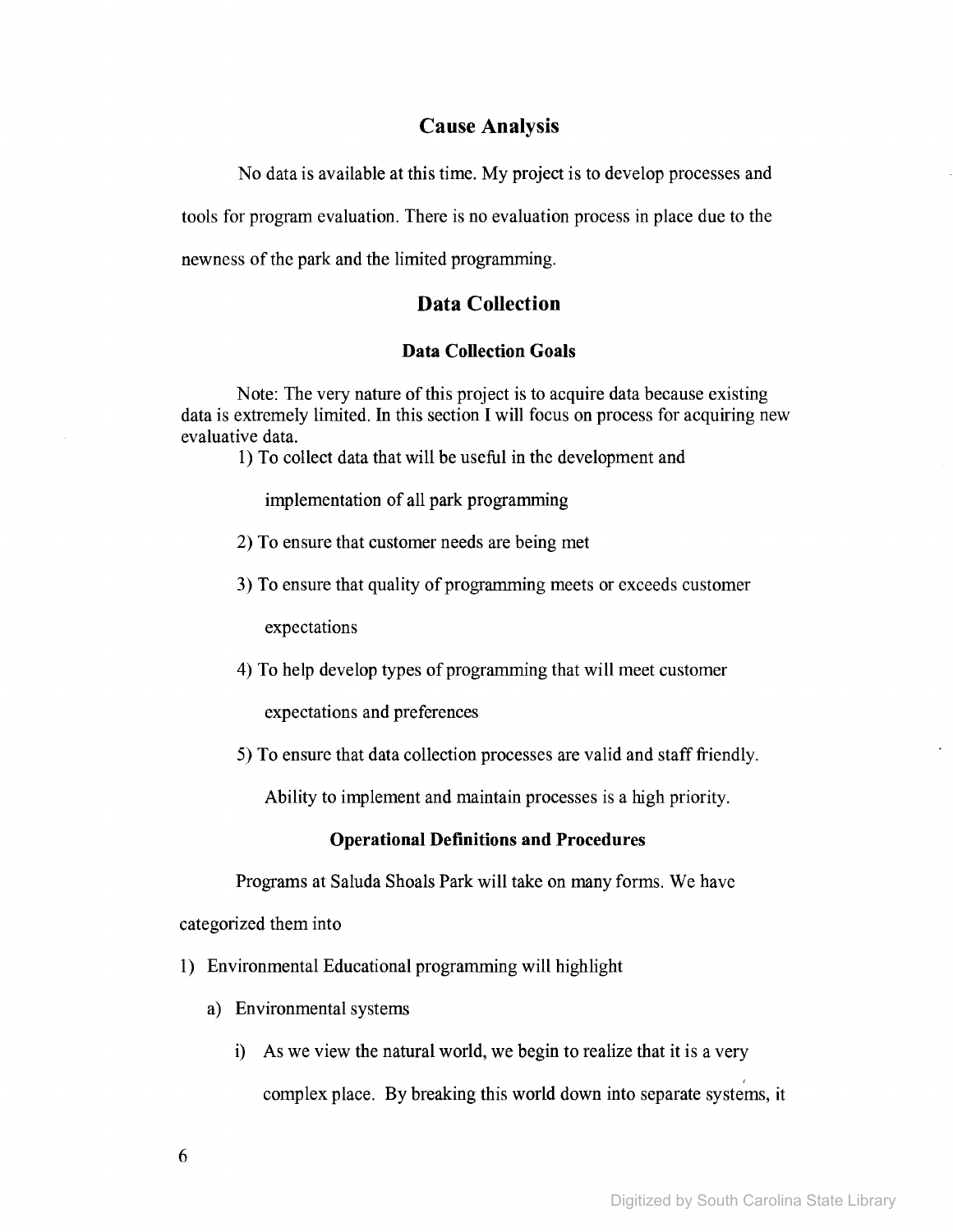becomes easier to comprehend how everything works. The earth itself is a physical system.

- b) Interdependency
	- i) All systems, and individual organisms, which are systems in themselves, relate to each other. If one system is changed, others are affected. If global warming changes the physical system of the earth, consequences to species, individual organisms, and other systems are inevitable.
- c) Interpreting the site while expressing regional and global relationships
	- i) Interpretation, to be valuable, must involve the visitor. The visitor must first develop some sort of emotion or knowledge with a place that he or she is, before a broader connectedness can be developed.
- 2) Cultural History
	- a) Cultural/historical education programming will focus on how different populations of people, through different time periods, have impacted, and have been impacted by, the environment in which they lived. Visitors will gain an understanding of how our current lifestyles decisions impact our environment, now and in the future.
	- b) How the environment impacted society
		- i) Benefits
		- ii) Hardships
	- c) How society impacted the environment
		- i) Technology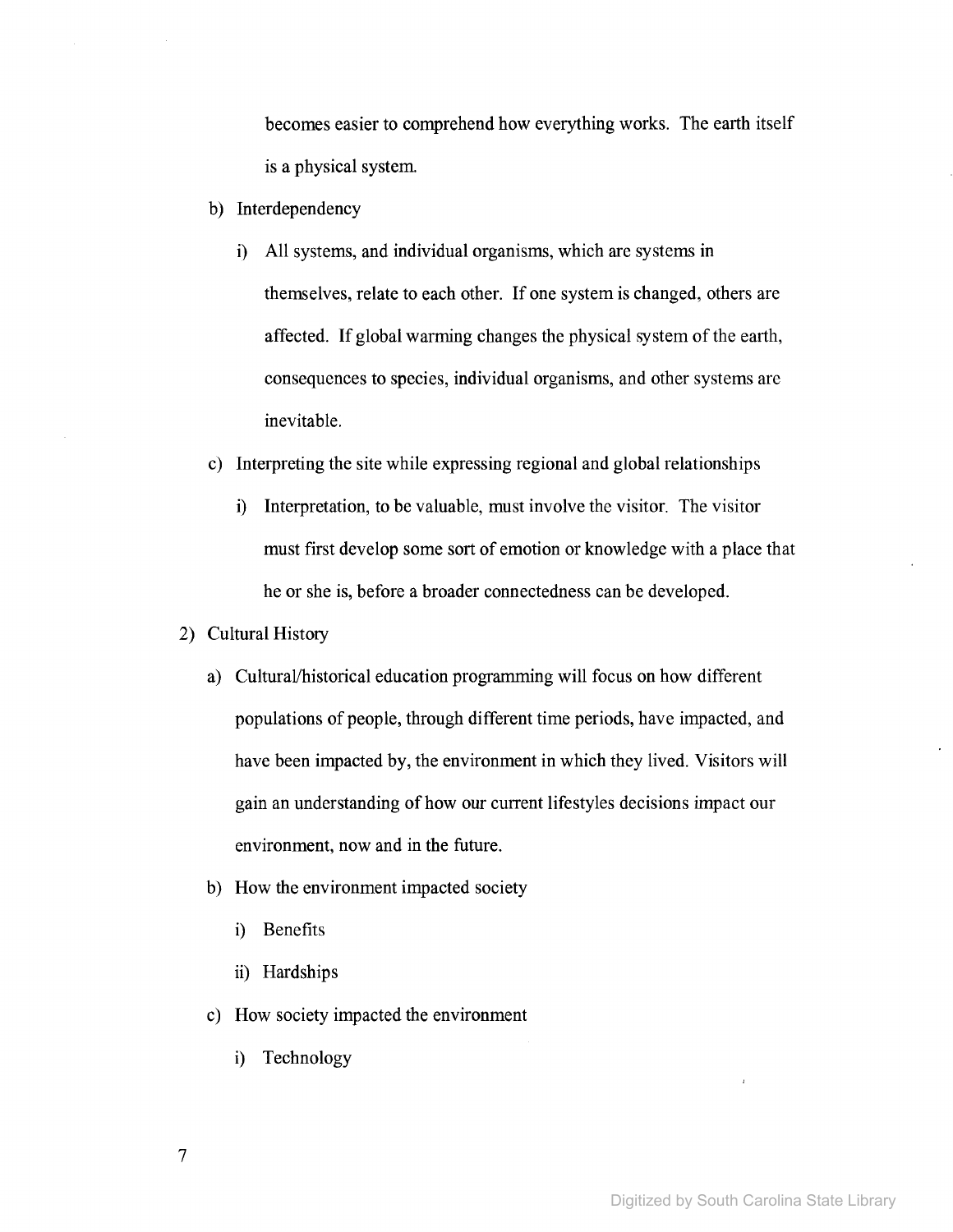- ii) Land use
- d) How attitudes and societal norms effected the interaction between humans and their environment
- e) How #'s 1-3 are related. How do the available natural resources impact society? In turn, how does society's use of the natural resources, impact the environment. How does this cycle impact society?
- 3) Outdoor Recreation
	- a) Outdoor recreational programming will promote appreciation and awareness of the resources while instilling an essence of respect and sensitivity for the environment through active participation and interaction with the environment.
- 4) Group Programming
	- a) Group programming will focus on team building and group dynamics. It will often include elements of environmental/cultural education and outdoor recreation.

# Key **Elements**

The key elements are

- 1) There is no data on program evaluation
- 2) There are no processes in place for program evaluation
- 3) There are no tool developed for program evaluation

#### Key **Categories**

Key categories that we will look at for quantitative data are demonstrated

in the PARS Excel spreadsheet that is attached.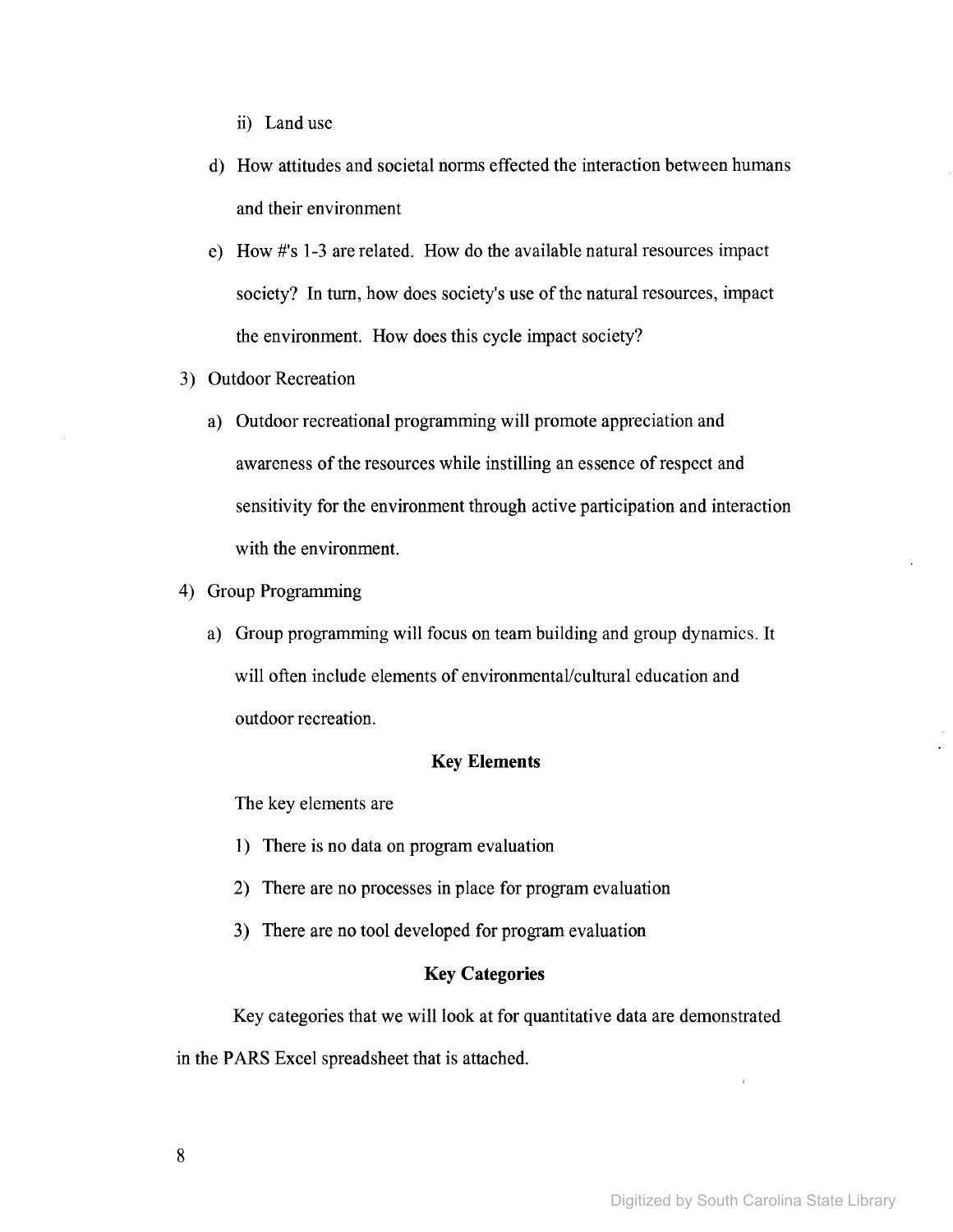## Data Collection

- 1) We have begun compiling program attendance/revenue and parking fee revenue on Jan **1,2001.** This will be accomplished using the Excel spreadsheet that is attached.
- 2) I have located several evaluation tools to use as models for developing our own tools.
- 3) I have developed a partnership with Clemson University that will enlist the input and support of experts in the field of outdoor recreation.

### **Future Data Collection**

The following steps are in process to assist future data collection.

- 1) The Park Attendance Recording System (PARS) (attached) is an Excel spreadsheet that will record attendance. This will provide quantitative data.
- 2) An agency wide survey (attached) is being prepared that will provide some needs assessment information for programming. I had had key input into the initial drafts of this survey however it was not my project.
- 3) A Youth Sports Program Evaluation is in place within the agency. After reviewing this evaluation tool, I determined that it is not relevant to this project.
- 4) Additional tools that are being developed include:
	- a. Environmental education programming evaluation
	- b. Outdoor recreation programming evaluation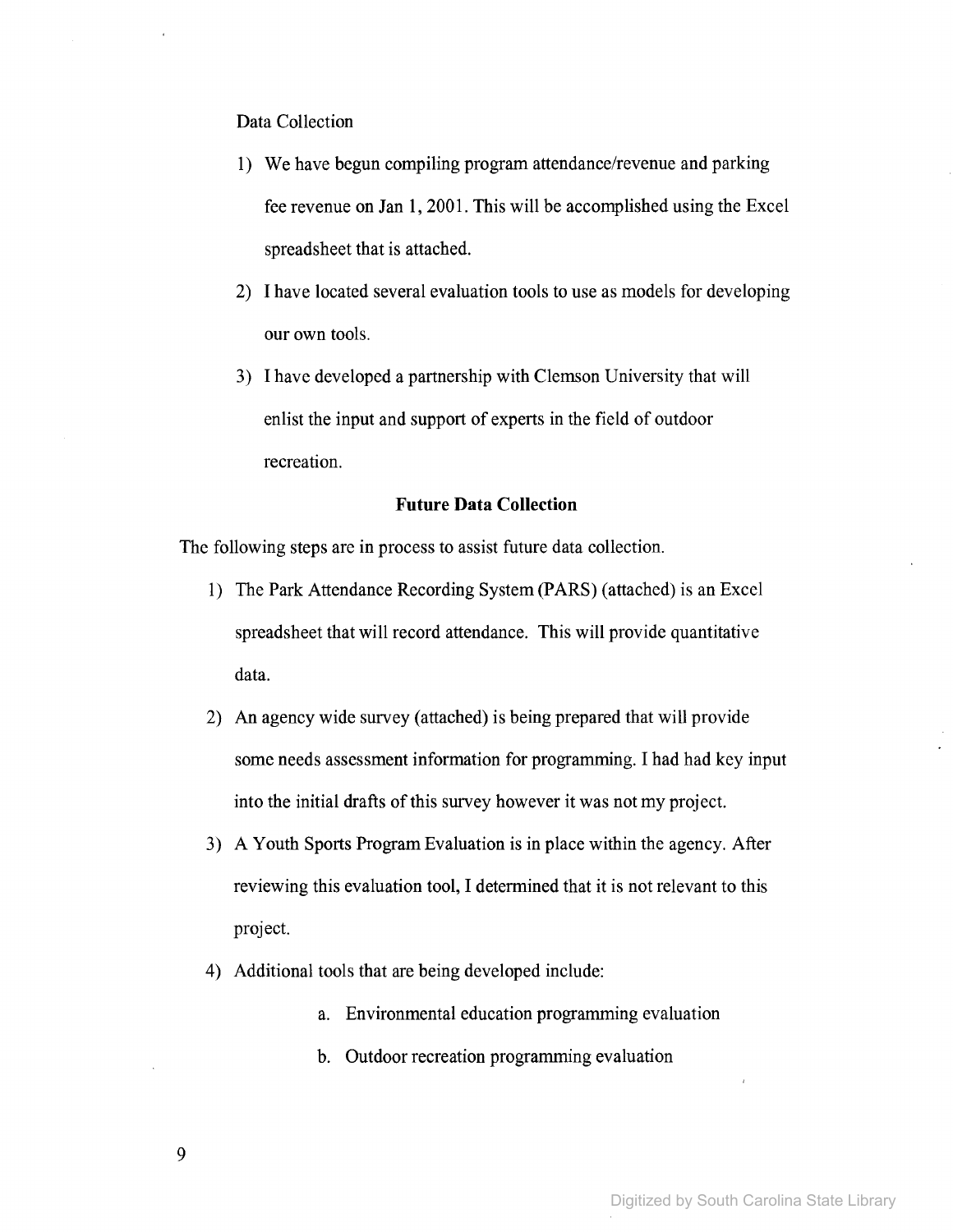- c. Cultural Education programming evaluation
- d. Group programming evaluation

Tools will be developed using existing models. The models will be tailored to specific park needs and reviewed by professors from Clemson University's Parks, Recreation and Tourism Management program. This review is necessary to ensure that collected data will be valid and usefuL

Through a literature review, I have located a thesis (Melton, 1998) that provides a model for evaluating knowledge, attitudes and behavior in an in-state environmental education program. I am considering using this as a format for developing a similar tool for Saluda Shoals Park.

#### **Formative Evaluation**

In developing formative evaluations for schools programming I will ask a group of teachers the following questions:

- 1) What components of the State Department of Education's standards do you feel least prepared to teach that would fit into our content areas?
- 2) What components of the standards are you least interesting in teaching?
- 3) What components of the standards do you feel would work better if taught in an outdoor park setting?

By asking these questions, I will be able to find out what components of the standards teachers would rather teach offsite with external staff.

Tailoring our programming to these needs will help ensure that topic taught at Saluda Shoals Park are desirable and helpful to the teachers. Meeting these needs should increase interest and attendance.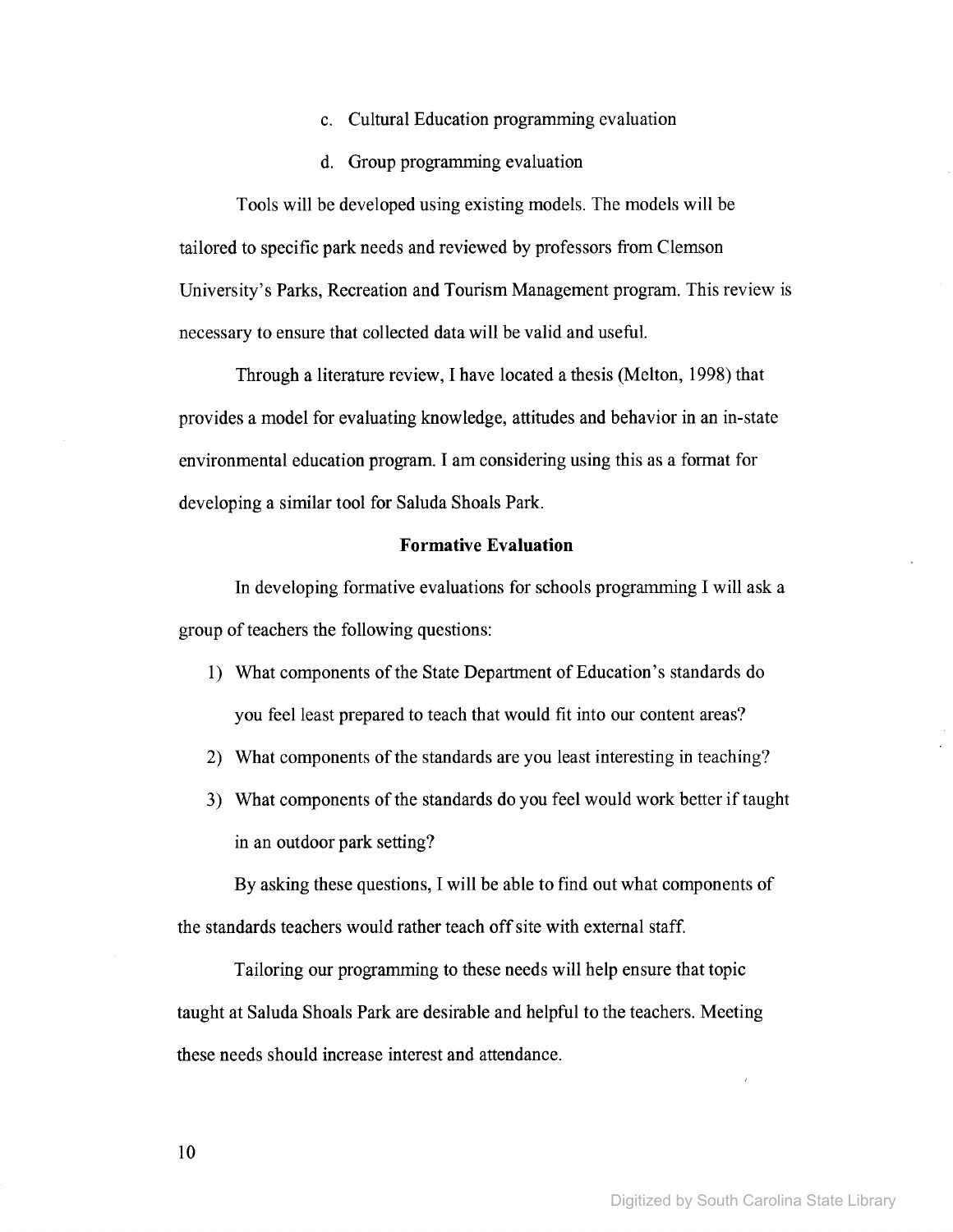## **Implementation Plan**

#### **Forward**

"Even though there is a need to evaluate, relatively little of the literature has provided empirical evidence of the outcomes of environmental education" (Leeming, 1993). O;Hearn (1982) states, "with this broad working definition it is imperative that a few measurable objectives be identified as 'indicators' of the program's impact." Evaluative techniques are important not only to measure effectiveness of programming but also to document success to potential supporters.

Although I have not found documentation in literature, I feel that it is safe to transpose the evaluative needs of environmental education to that of other types of programming.

Much initial resource information was gathered while attending national conference workshops. In particular, a two-day workshop focused on evaluating environmental education materials. "Excellence in Environmental Education Guidelines for Learning (K-12)" 1999.

The University of Southern Illinois is conducting cutting edge research on program evaluation and has quite a bit of information relevant to this project. While valuable, as research documentation, their processes are too staffintensive and are too heavily based in in-depth statistical analysis to be realistically useful at this time. One of my goals is to develop a staff friendly process that aligns with staff processes; one that can actually be initiated and maintained.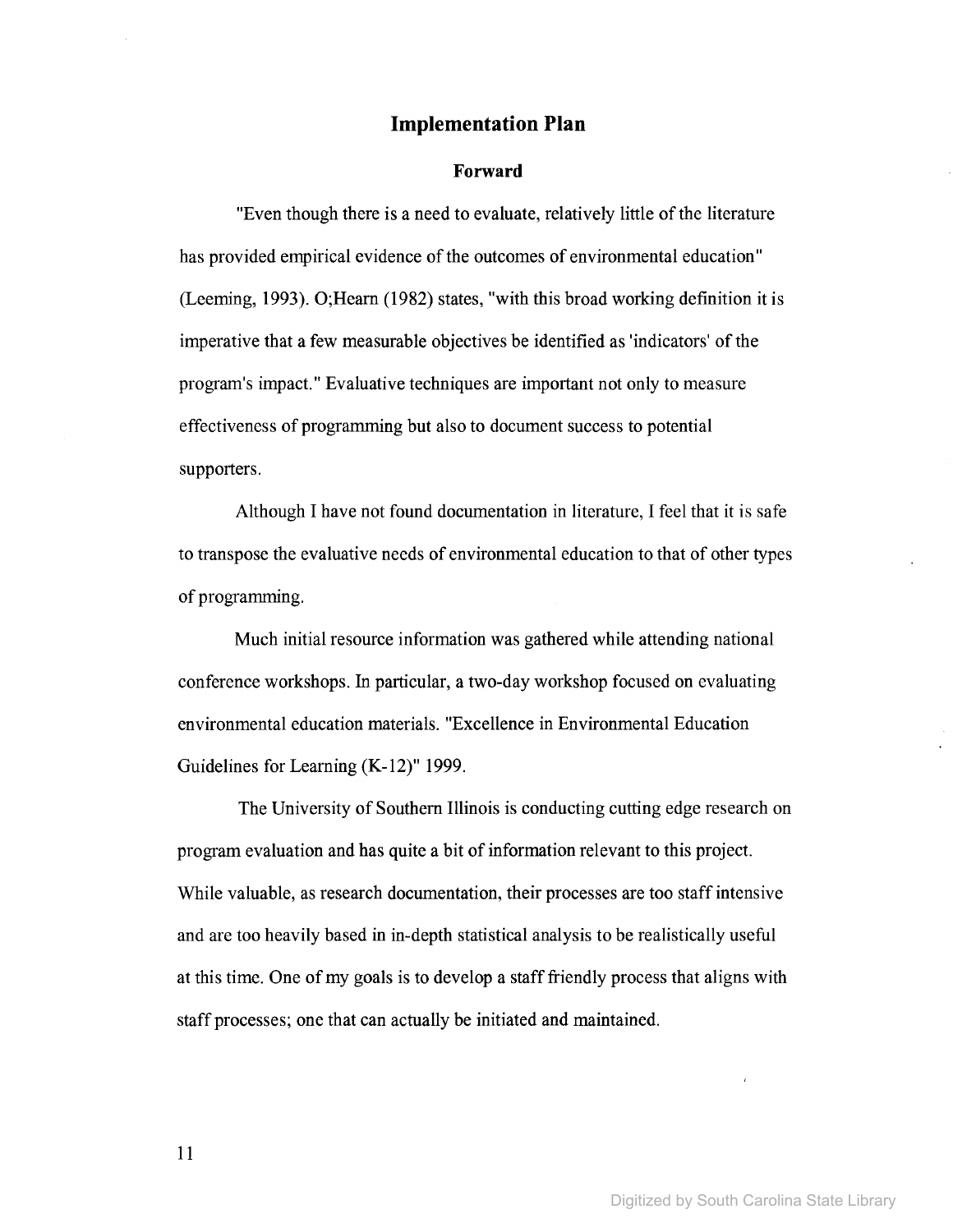Clemson University is also supplying a great deal of useful information and assistance. **In** 1998, Graduate Student Christine Melton presented a thesis on "Differences in Knowledge, Attitudes, and Behavior Before and After the Teaching KATE (Kids About the Environment) Program." I will be using her pre and post-test as a model in developing evaluative materials. After several needs assessment meetings with elementary school teachers, I have determined that their priorities include vocabulary and process skills. Post evaluations will highlight these two areas.

**In** addition, I obtained a grant from the South Carolina Forestry Commission and hired a graduate intern, Jason Gindler from Clemson University to assist with needs assessments and other evaluation tools. This assistance will help ensure that survey information is valid.

Bennett (1989) is concerned that evaluation is often avoided because of the "complex perception of evaluation and the complicated mathematics associated with it." Bennet outlines a four-step process to simplify the process.

1) Set expectations

- Goal and objectives

2) Plan the evaluation

- Plan evaluation design (an example would be pre and post tests)

3) Determine the results

- Collect and summarize data

4) Use the results

A critical, often overlooked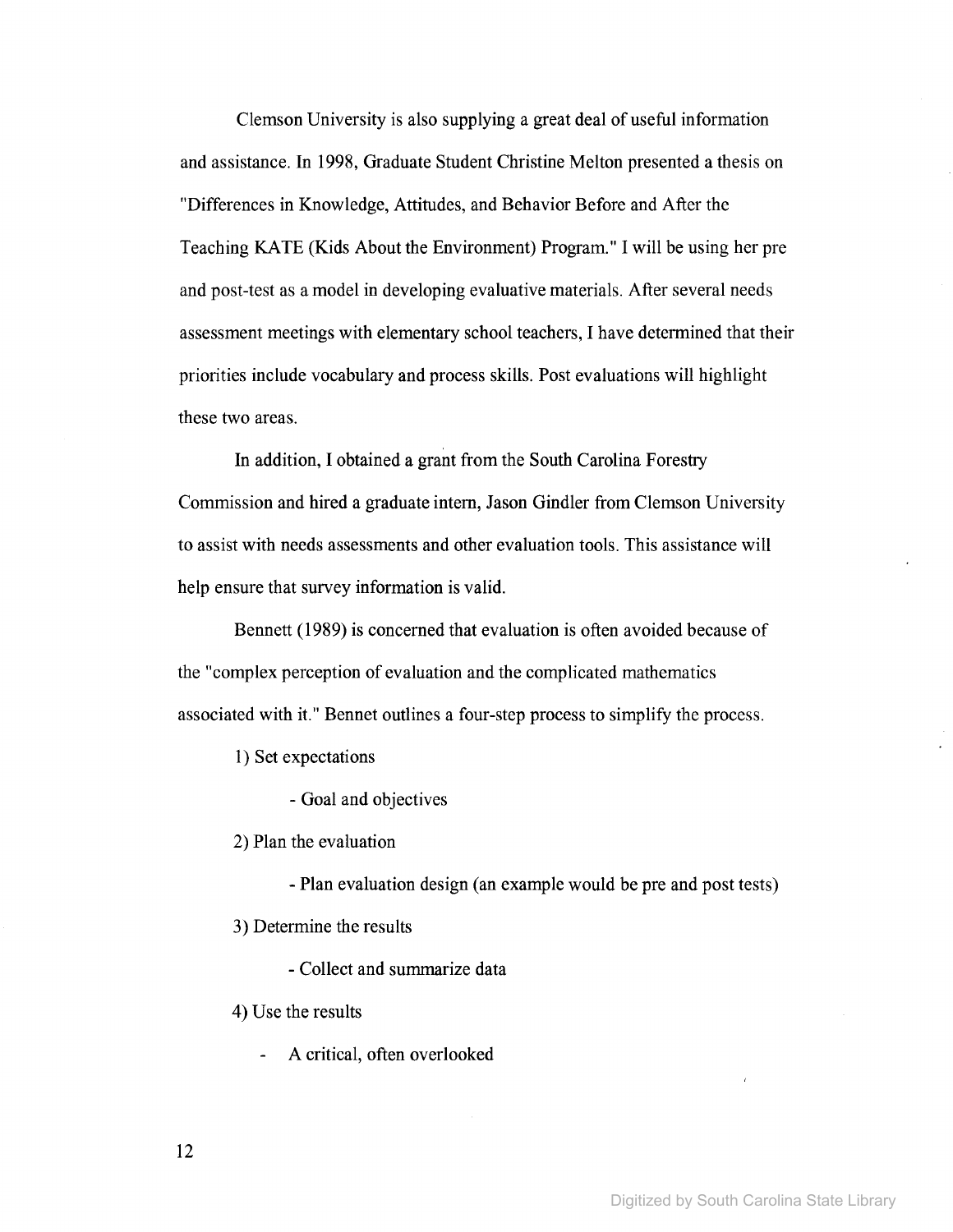#### **Timeline**

Evaluating programming will be an ongoing process. As new programs and curricula are being developed, evaluation will be a part of the process. Once the evaluation process and tools are developed, costs will minimal (approximately \$200.00 per new program) and will be budgeted in with program development.

Data entry and program reports will be the responsibility of the Administrative Support Specialist. \$800.00 has been budgeted over two years for computer training.

#### **School Programming**

School programming will be a large segment of programming at Saluda Shoals Park. Both teachers and district administrators are very supportive of our programming. I am currently setting up a needs assessment meeting with third and seventh grade teachers. The assessment will focus on three questions based on needs for meeting state curriculum standards:

1) What material that could be addressed on a park field trip, do you feel least qualified to teach?

2) What materials that could be addressed on a park field trip, are you least interested in teaching?

3) What materials that you teach, would be best taught in the outdoors?

By answering these three questions and obtaining additional comments on teacher priorities, we will be able to determine what programs to focus on for curriculum development.

13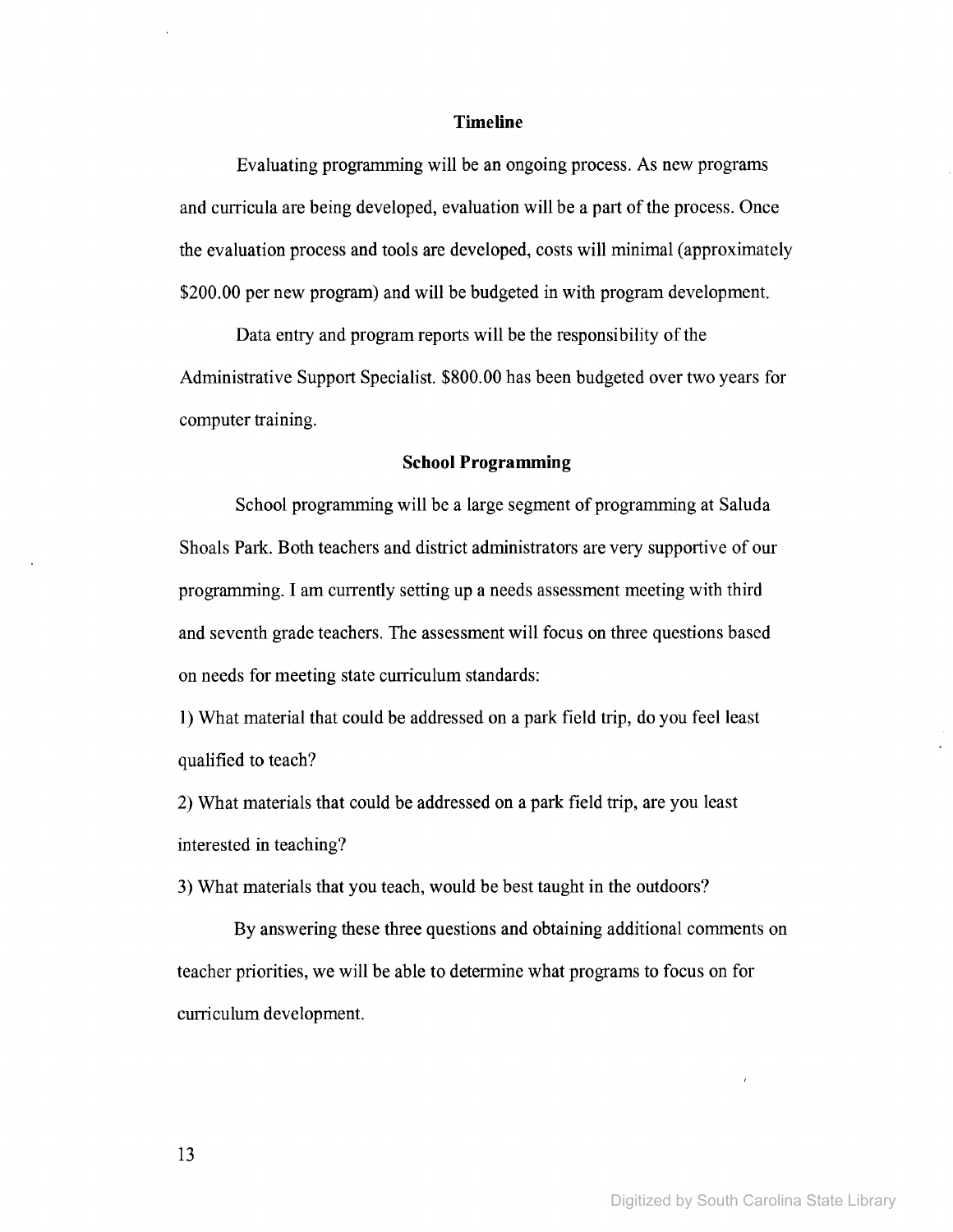#### **Nature Centers**

We are requesting information on program evaluation from nature's centers across the country. Contact information was obtained from professional associations. Information request letters will be mailed. The North American Association for Environmental Education has a chapter for Nature Center Directors. We will follow up with an e-mail to these member organizations. A draft of the letter that is being sent out is included in the appendix.

#### **Summative Evaluation**

Post site visit evaluation instruments will be a written test. With teacher recommendations, we determined that it would be better to test the students on site. With recommendations from Clemson University we will also follow up a sample by testing again after several weeks and testing before the program. Teachers in public schools are agreeable to this. The public school students think one test is enough although the sample size was small and methods unscientific. Sample questions are located in the appendix.

#### **Quantitative Data**

Quantitative data is being collected using the SSPARS form that is attached as a separate Excel document. While working with my team, we tried to develop categories that will be useful. As always, our goal is to develop tools that will staff friendly and will be used. One team member has been enrolled in an Access computer class. This will help us get the best information form our data.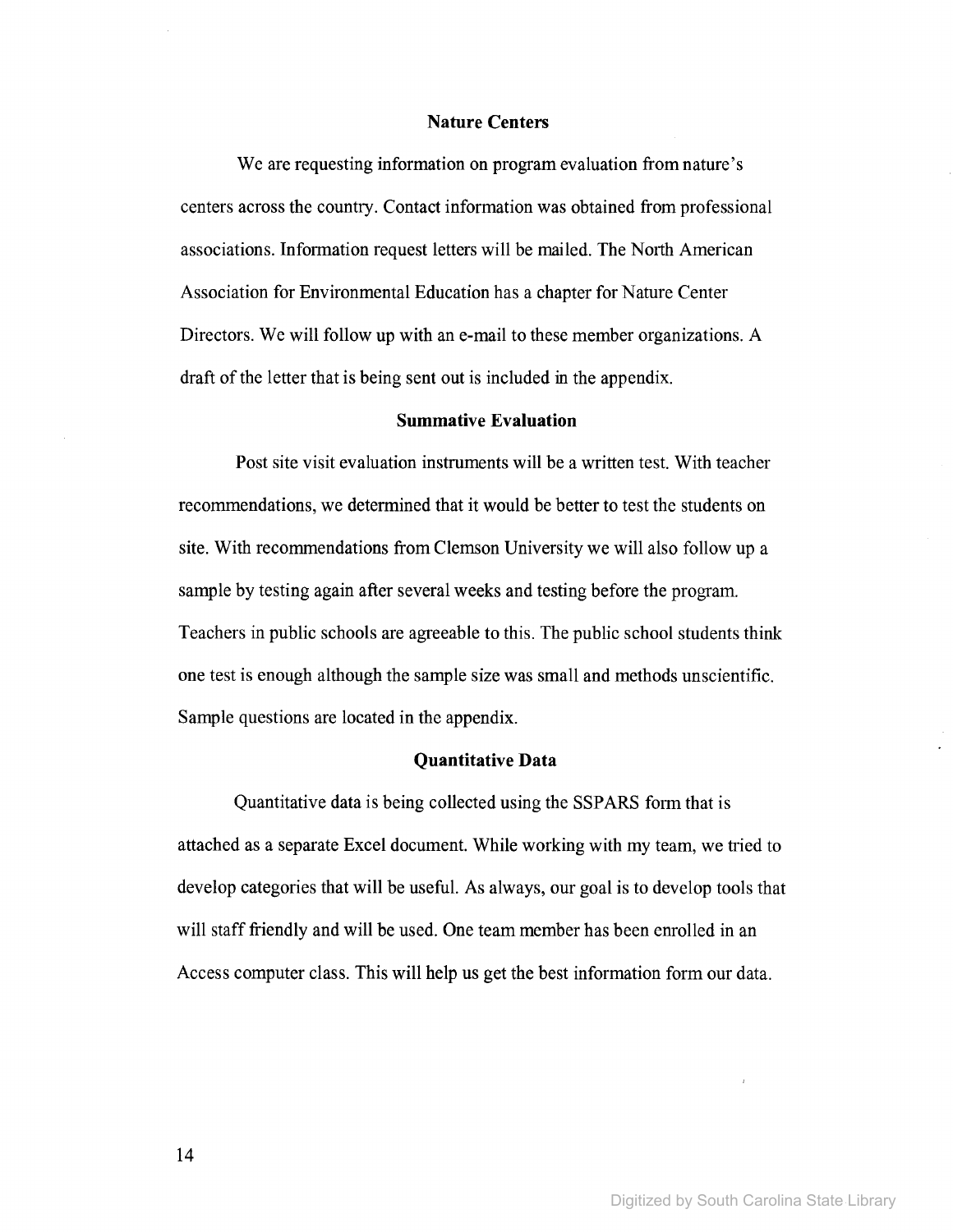While entering data into the spreadsheet, "General Information,"

"Facilities," and "Specific Information" will be recorded. "Group Types" and "Program Types" will be marked with an "X" if they pertain to the program.

When extracting data, we will be able to obtain information such as:

- 1. Total attendance by day, week, month, year or any combination.
- 2. How many students from Chapin Middle School attended our programming?
- 3. How many third graders attended nature programs?
- 4. How many seniors attended programming and what day of the week was the average highest attendance?
- 5. What is the ratio between in-district and out-of-district school/students?

#### **Exhibits**

Exhibits are viewed as an integral part of park programming so they will be discussed briefly. Professional exhibit designers will develop the park exhibits. As a part of the design process, they will conduct needs assessment and develop methods for evaluating the exhibits. This will be a one-time process but include both formative and sumrnative evaluation. Exhibits that do not meet our expectations will be modified. My main role in exhibit evaluation is to include evaluation as part of the design process. I will also participate as the process evolves.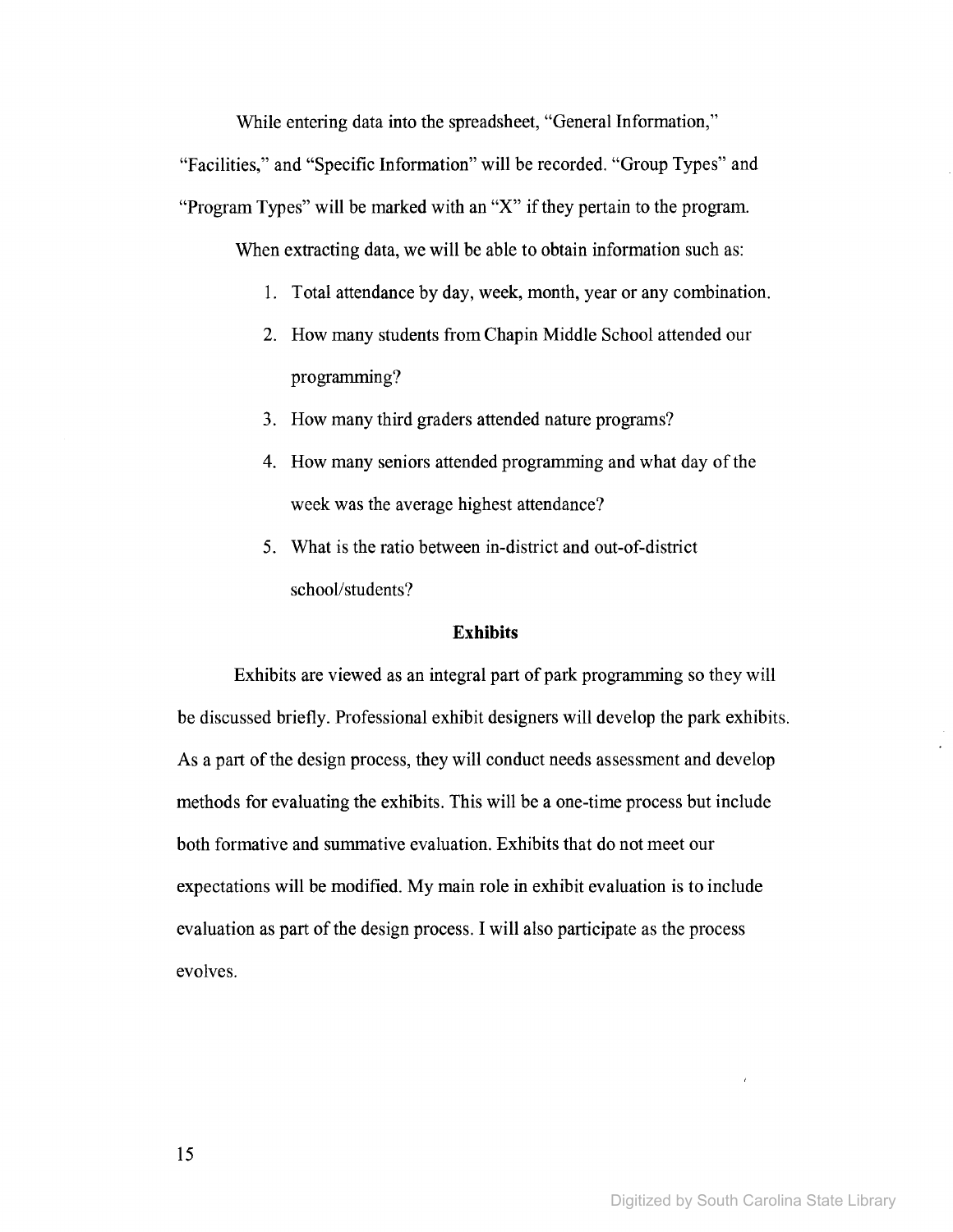#### Special Events

Special events will be evaluated primarily by attendance numbers and revenue. Due to the staff intensive nature of large special events, the only qualitative evaluation will occur through visitor comments. Park staffwill seek out a designated number of visitors and ask for input.

## Evaluation Method

Partnering with Clemson University will ensure that evaluative data is statistically valid. Dr. Rob Bixler and Graduate Student Jason Ginder will develop and/or review evaluation tools. This formative process will ensure that survey questions are worded properly and scales are appropriate. They will also help us determine necessary sample size.

An overall program evaluation will occur once each year and data will be printed in an annual report. After the first full year, the entire evaluation process will be reassessed to make sure that we are obtaining the information we need and that the information is correct and valid. Dr. Bixler's assistance will be for this review.

Pending the first year evaluation (of the evaluation process and tools), we will make modifications if necessary. An example would be, if an adequate number of surveys were not being returned, we would adjust our process accordingly. In addition, we will seek publication in a professional publication (preferably a juried journal), which will open our process for pier review.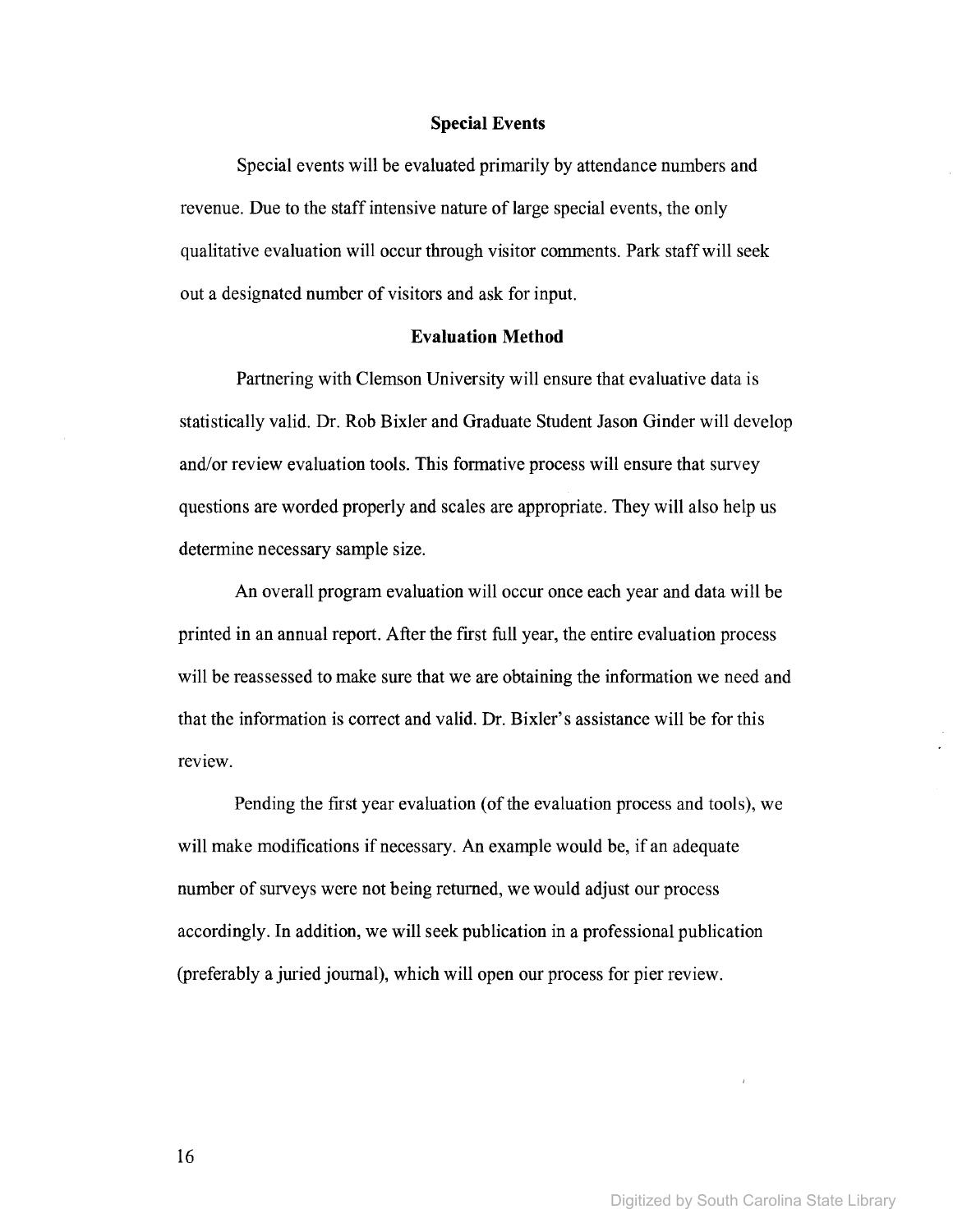**Appendix**

 $\mathcal{L}^{\text{max}}_{\text{max}}$  and  $\mathcal{L}^{\text{max}}_{\text{max}}$ 

 $\frac{1}{2}$ 

 $\sim 10^7$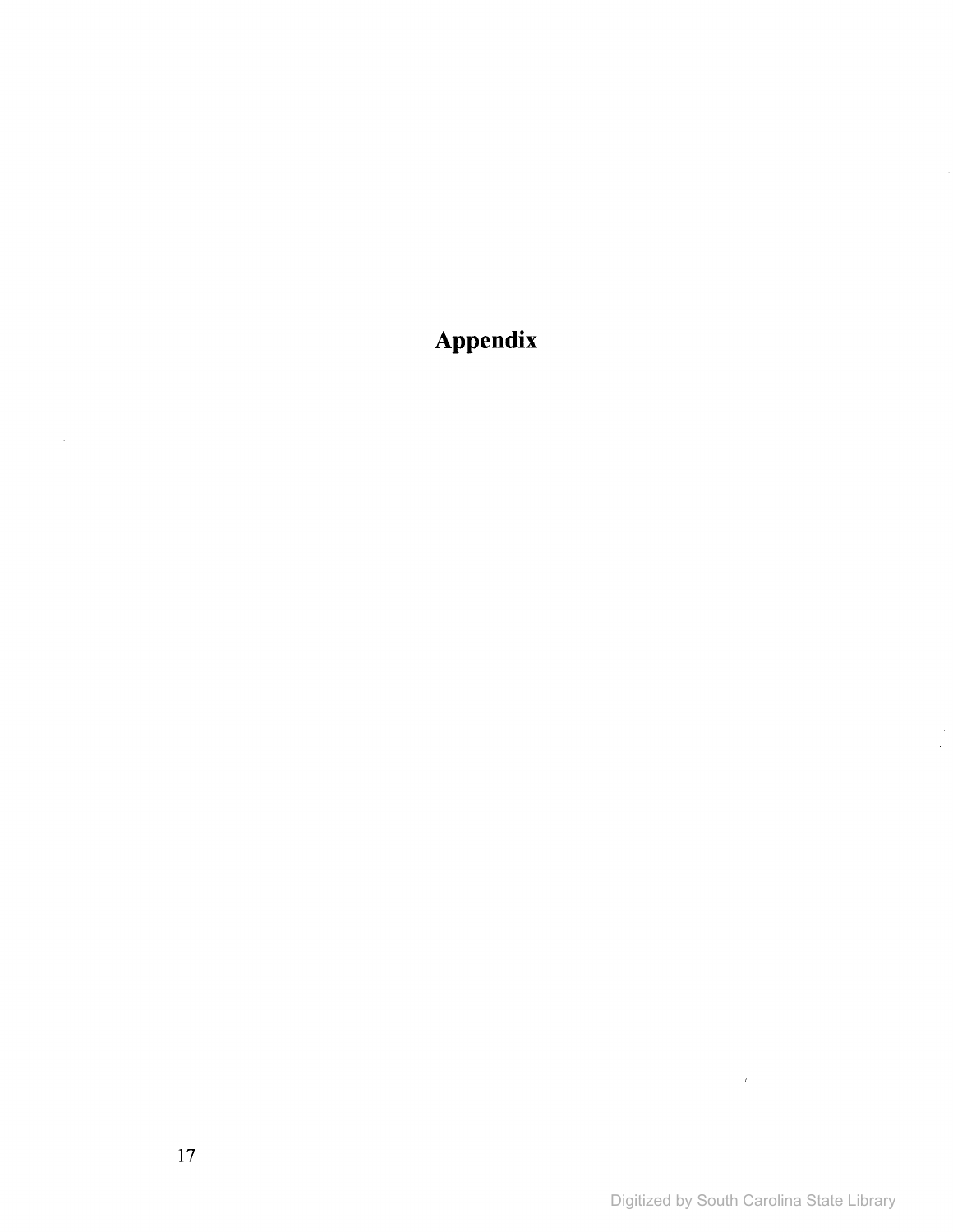Date <Name> <Institution> <Address> <City> <State> <Zip>

Dear <Name>:

We have a simple request of you with a real payoff for environmental education and interpretation. We have been asked by an environmental education center to collect examples of school field trip evaluation forms used by nature centers and environmental education centers across the country. They have asked us to share the best question formats we find with them and the rest of the profession.

If your agency currently uses any written evaluation forms, designed to be filled out by teachers, students or parents, we would appreciate receiving a copy. Please enclose the form(s) in the enclosed business-reply envelope. We will compile the best examples of question formats for each type of question and make it available at http://www.clemson.hehd.evalforms.edu within one year. If for some reason your agency is not currently using a form, we also need to know this. Please jot us a note on this letter stating so and return it to us. This will save us the time and expense of calling the agencies that do not respond.

Thank you in advance for your assistance. All responses are confidential. The web report will not mention what agency the questions came from. Remember to save the web address for future reference.

Sincerely,

Robert Bixler, Ph.D. Assistant Professor

Jason Ginder Research Associate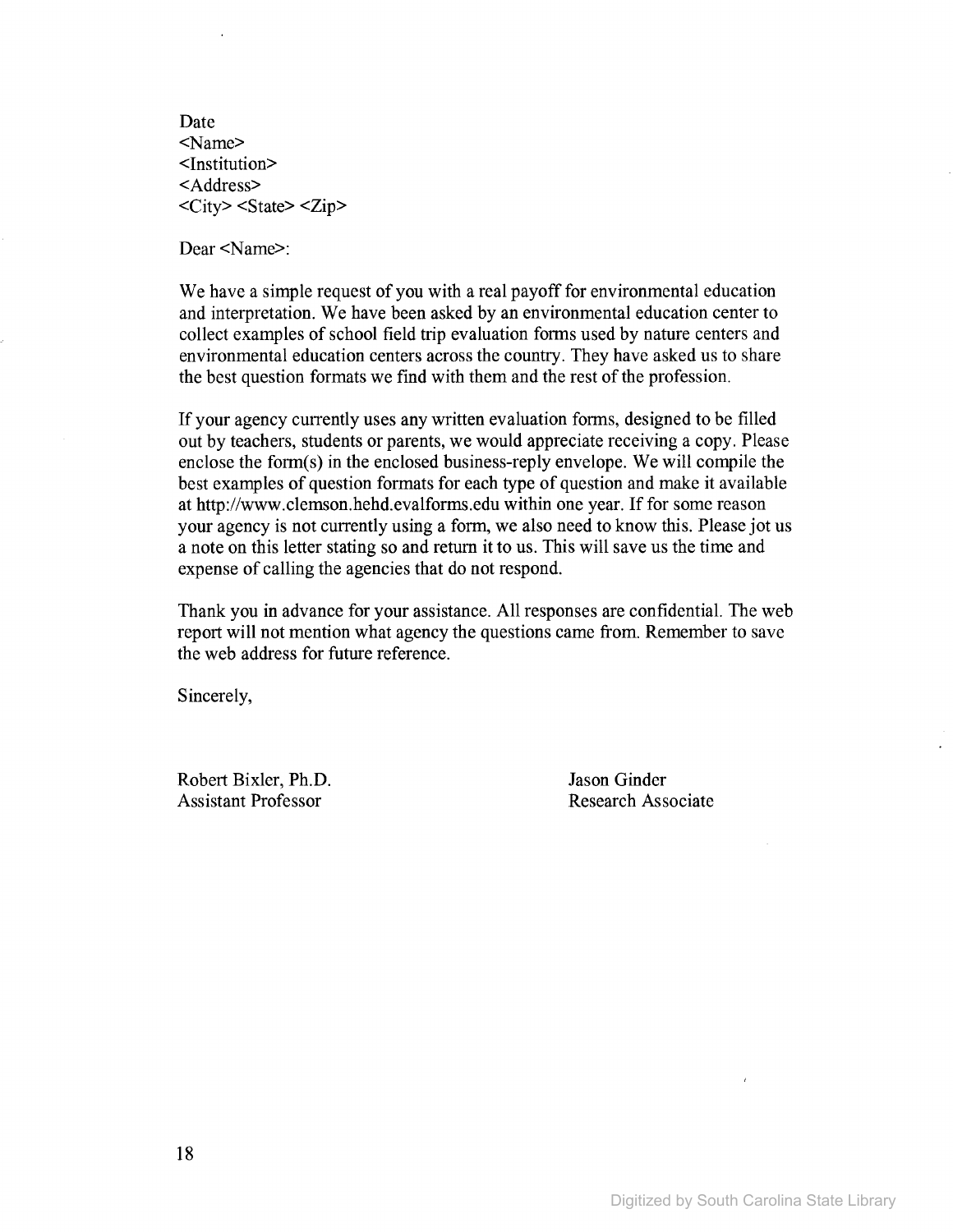# **Please See Separate Attachments**

1) Itmo Chapin Recreation Commission survey

2) Attendance spreadsheet

 $\sim 10$ 

 $\sim$   $t$ 

 $\ddot{\phantom{a}}$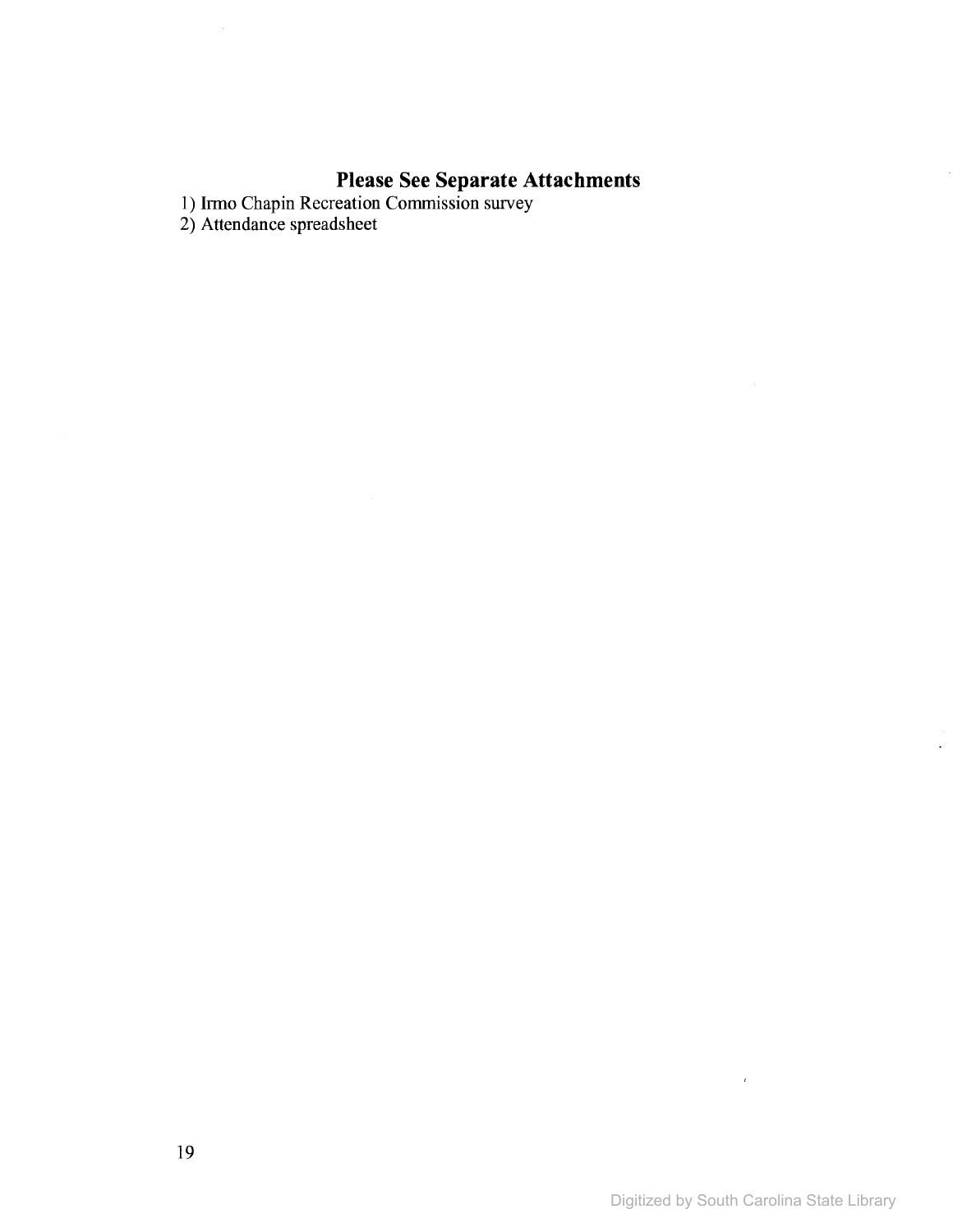#### **Sample Questions**

A Masters thesis from Clemson University will be used as a model for format and question structure for test development (Melton 1998). The following questions are quoted from her thesis as examples.

# **Part I - Knowledge Component**

 $\bar{1}$ 

A tree in the forest dies and falls to the floor. As a result of this, the trees nutrients are:

- a. Destroyed
- b. Evaporated
- c. Recycled
- d. Unavailable

# **Part II - Attitudinal Component**

(Strongly agree, agree, no opinion, disagree, strongly disagree)

I do not worry about nocturnal animals because they only come out at night and are hard to see.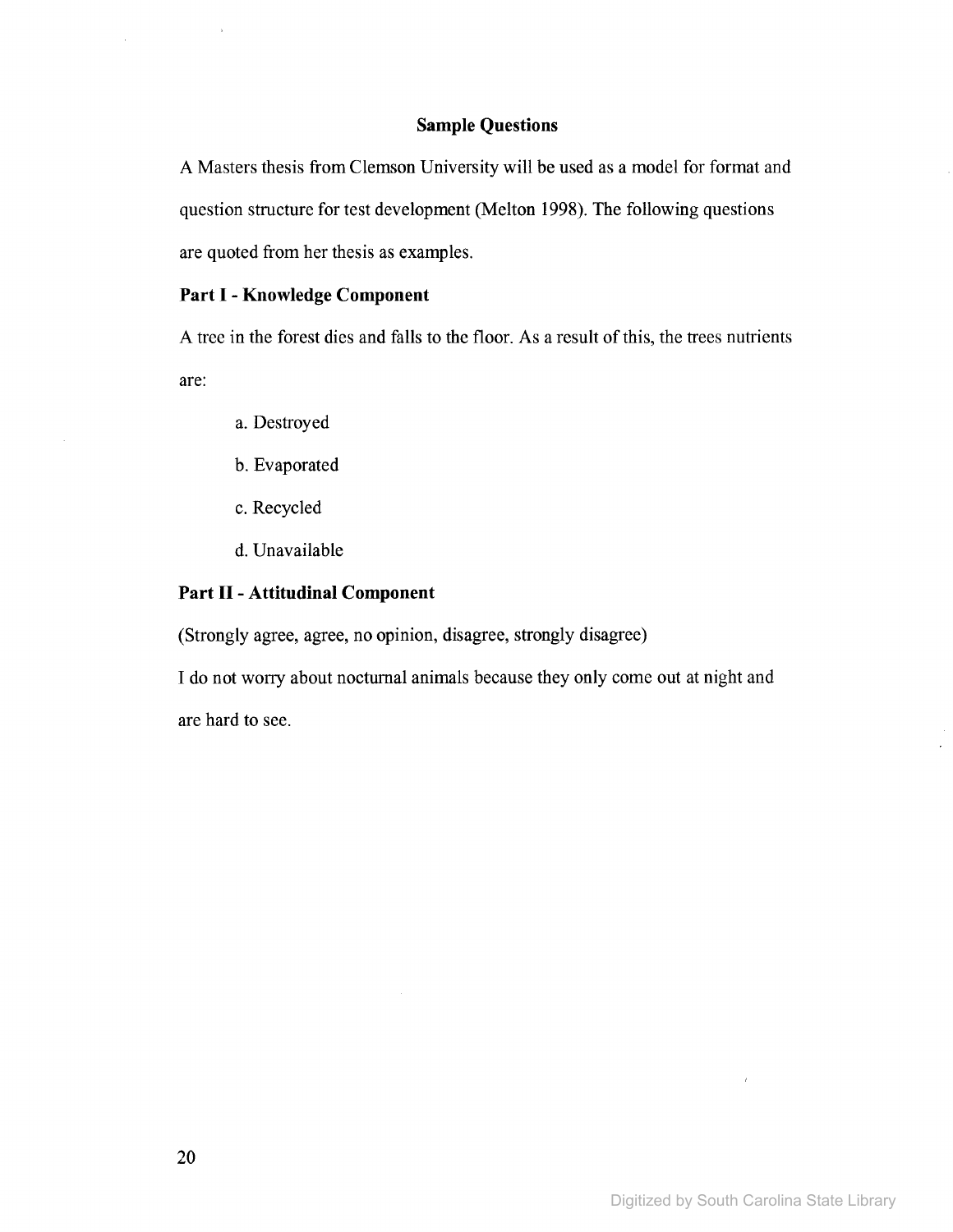# **Sample Third Grade Test**

(Note: teachers will approve all tests.)

# **Part I - Knowledge Component**

 $\bar{z}$ 

1) Camouflage is an adaptation that animals use to

- a. Attract mates
- b. Recognize animals
- c. Blend in with the environment
- d. Display warning colors

2) Beaks of carnivorous birds

- a. Are long and narrow
- b. Are short and wide
- c. Are hooked at the ends
- d. Are black

3) What organisms are at the bottom of the food chain?

- a. Plants
- b. Animals
- c. Consumers
- d. Decomposers

# **Part II - Attitudinal Component**

(A. Strongly agree, B. agree, C. no opinion, D. disagree, E. strongly disagree)

4) Basic needs of animals do not concern my life.

A B C D E

5) I do not fit into the same food chain with animals

A B C D E

6) A quality natural environment has little impact on me.

A B C D E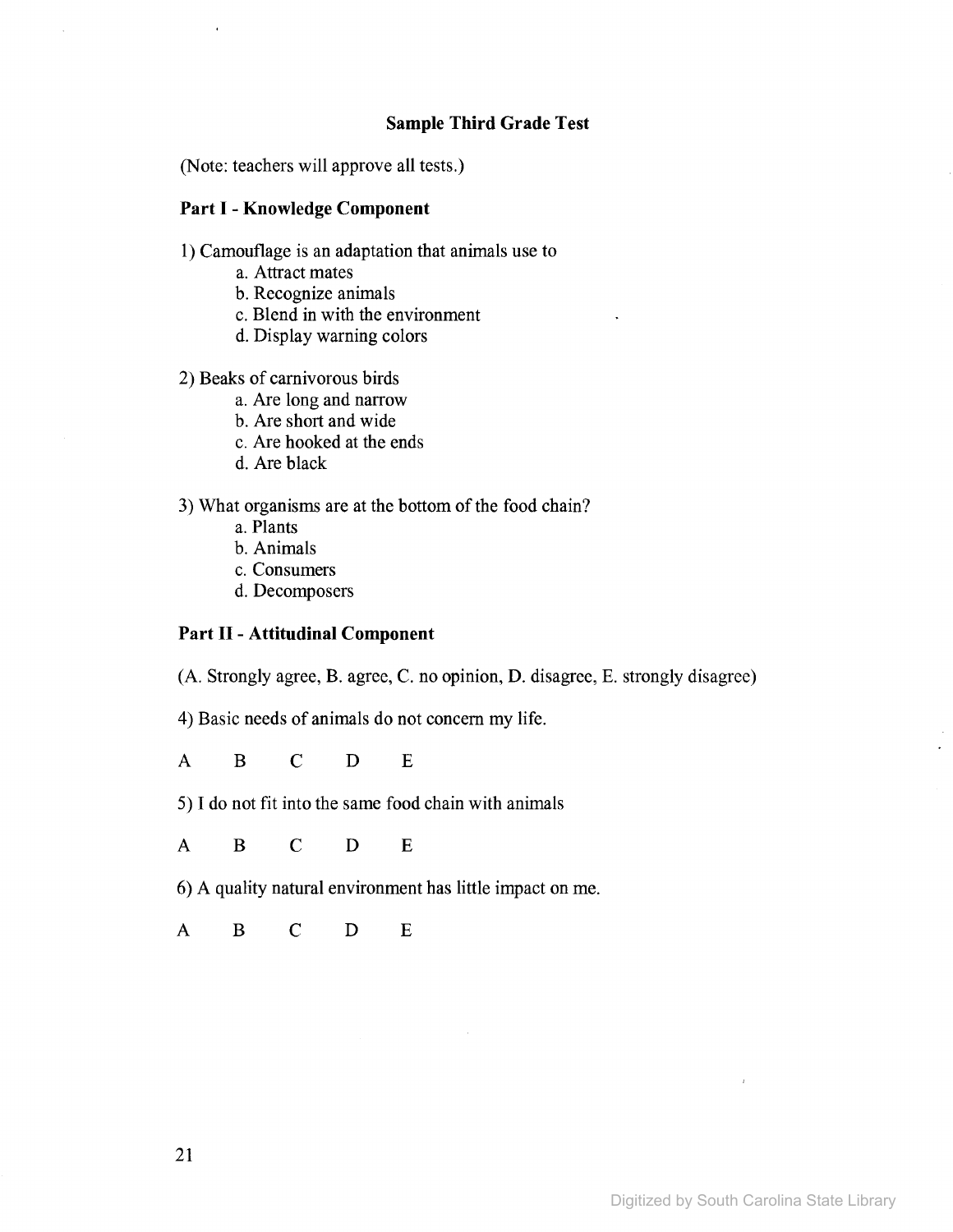#### **References**

Bennett, D. B. (1988/89). Four steps to evaluation environmental education experiences. The Journal of Environmental Education 20(2) Melton Christine. (1998) Differences is Knowledge. Attitudes. and Behavior Before and After the Teaching Kate Program. Masters Thesis, Clemson University.

Leeming, F.C., W.O. Dwyer, B.E. Porter, and M.K. Cobern. (1993). Outcome research in environmental education: A critical review. The Journal of Environmental Education 26(3)

North American Association for Environmental Education. (1998).

Environmental Education Materials: Guidelines for Excellence. Troy, Ohio.

North American Association for Environmental Education. ( 1999). Excellence in Environmental Education Guidelines for Learning (K-12) Rock Spring, GA.

O'Hearn, G. (1982) What is the purpose of evaluation? The Journal

Environmental Education 13(4)

Retrieved November 30,2000, from the World Wide Web: http://www.uwsp.edu.cnr.lneeap/statusofee/componentdef98.htm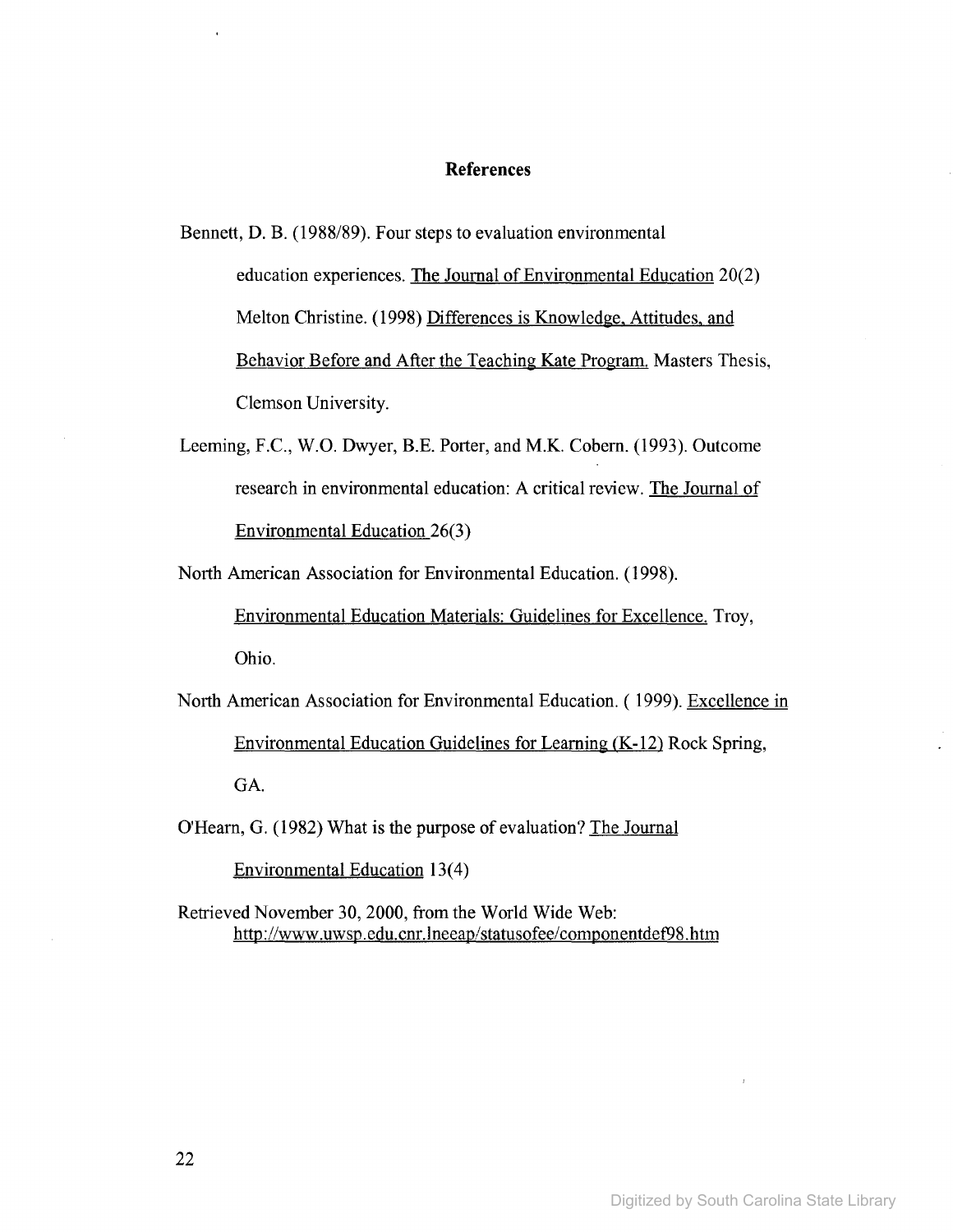|  |  | <b>GSS</b>       | Park                                                 |                            |                                            |
|--|--|------------------|------------------------------------------------------|----------------------------|--------------------------------------------|
|  |  | 07/16/98 Su      | <b>Event Date(s)</b>                                 |                            |                                            |
|  |  | $S_{\mathbf{a}}$ | Day(s) of the Week                                   |                            |                                            |
|  |  | Ν,<br>π,         | <b>Promotion Type</b>                                |                            |                                            |
|  |  |                  | <b>Event Title or School</b><br>Name (If Applicable) |                            |                                            |
|  |  |                  | <b>School District</b>                               | <b>General Information</b> | Program Attendance Reporting System (SSPAF |
|  |  |                  | Program Title                                        |                            | ี่ใดี                                      |
|  |  | <u>Canoeing</u>  | <b>Environmental Center</b>                          |                            |                                            |

 $\ddot{\cdot}$ 

# $\omega \equiv$ **e!.3** c:: 0 **0. Q):::r- 0** <u>ဖ</u> လ **:::T-C <sup>o</sup> --** Q) :1 **(G::O -e CD**  $\boldsymbol{\varpi}$ eat<br>rK **--**o n Commin **--***tn tn* **--**o :1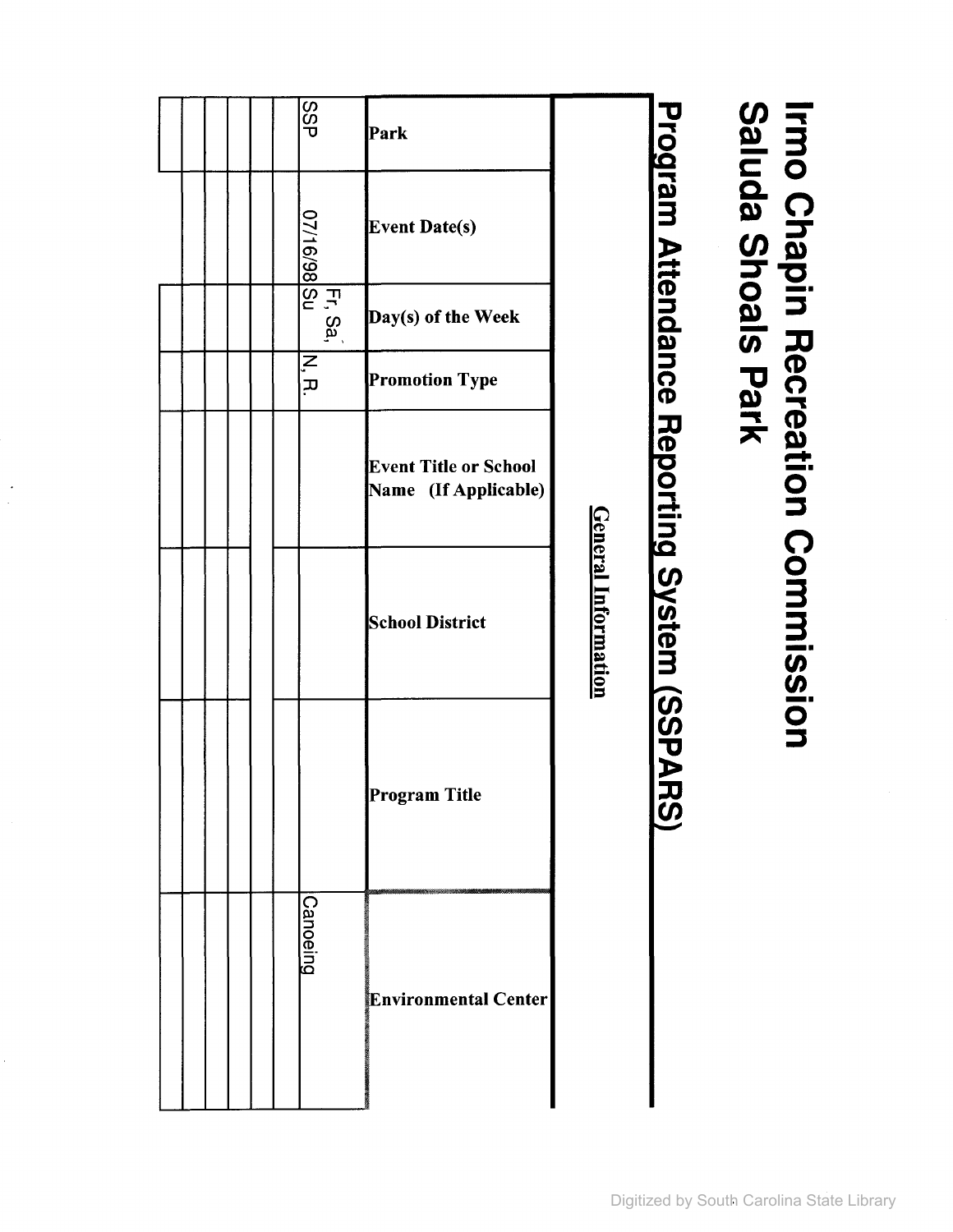|  |  |  |                     | <b>Shelter One</b>             |                           |                               |
|--|--|--|---------------------|--------------------------------|---------------------------|-------------------------------|
|  |  |  |                     | <b>Shelter Two</b>             |                           |                               |
|  |  |  |                     | <b>Shelter Three</b>           | <b>Program Attendance</b> | Facilities - Daily Attendance |
|  |  |  |                     | <b>Cars</b>                    |                           |                               |
|  |  |  |                     | <b>Buses</b>                   |                           |                               |
|  |  |  |                     |                                | Daily # Vehicles          | Parking                       |
|  |  |  |                     | Number of Programs<br>or Tours |                           |                               |
|  |  |  |                     | <b>Attendance</b>              |                           |                               |
|  |  |  | $\vec{\infty}$      | <b>Length of Program</b>       |                           |                               |
|  |  |  | <u>လ</u>            | <b>Volunteer Hours</b>         |                           |                               |
|  |  |  | $\overline{\omega}$ | Drop-in                        |                           |                               |
|  |  |  |                     | Part of a Series               |                           |                               |

 $\bar{\mathcal{A}}$  $\overline{\phantom{a}}$ 

 $\hat{\mathcal{L}}$ 

 $\bar{\alpha}$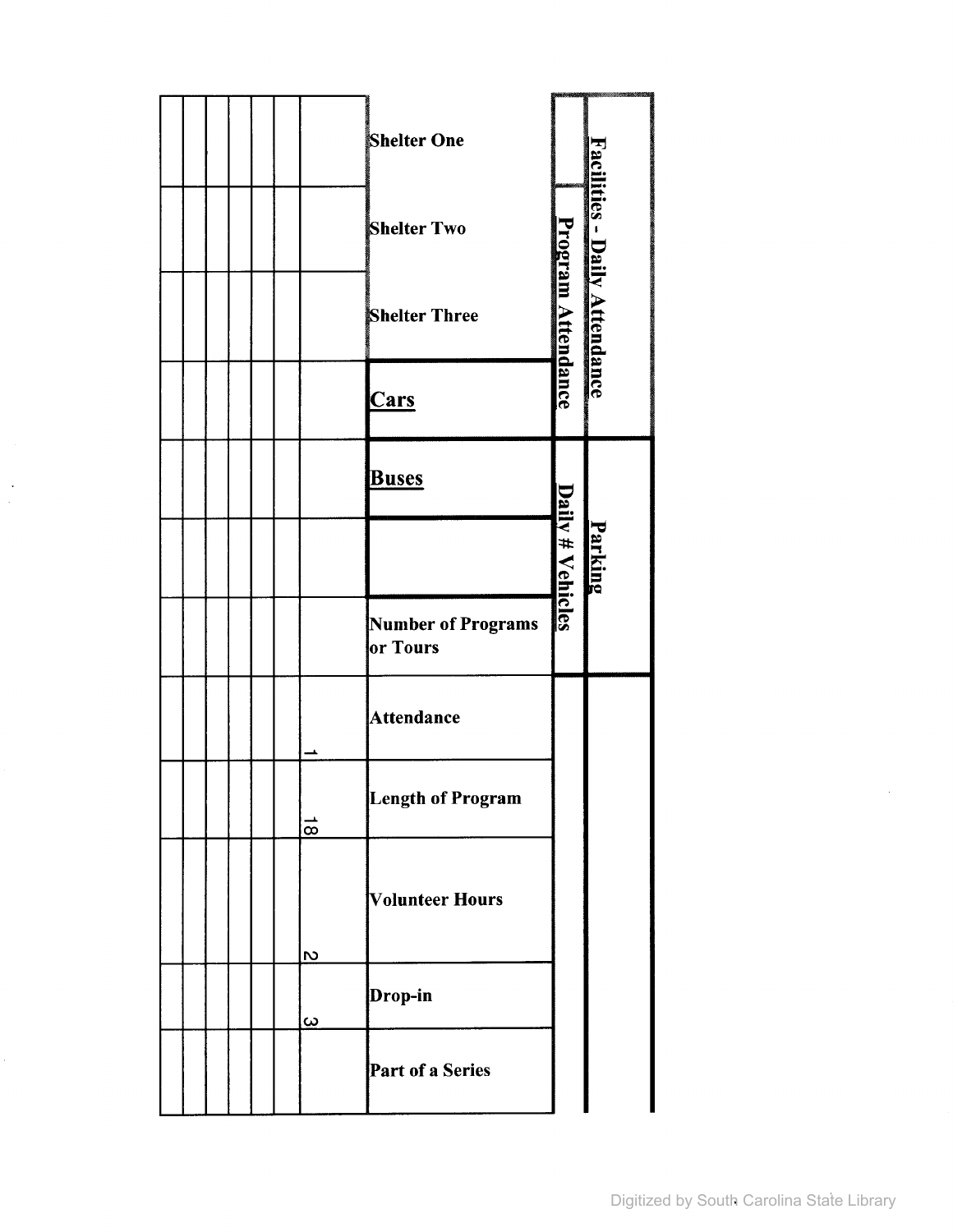|  |          | <b>Facility Number</b>           |               |                             |  |
|--|----------|----------------------------------|---------------|-----------------------------|--|
|  |          | <b>Adult Resident Fee</b>        |               |                             |  |
|  | \$20.00  | <b>Adult Non-Resident</b><br>Fee |               |                             |  |
|  |          | <b>Child Resident Fee</b>        |               | <b>Specific Information</b> |  |
|  |          | <b>Child Non-Resident</b><br>Fee |               |                             |  |
|  |          | <b>Other Fee</b>                 | <b>Budget</b> |                             |  |
|  |          | <b>Total Revenue</b>             |               |                             |  |
|  | \$360.00 | Expenditures                     |               |                             |  |
|  | \$245.00 | Preschool                        |               |                             |  |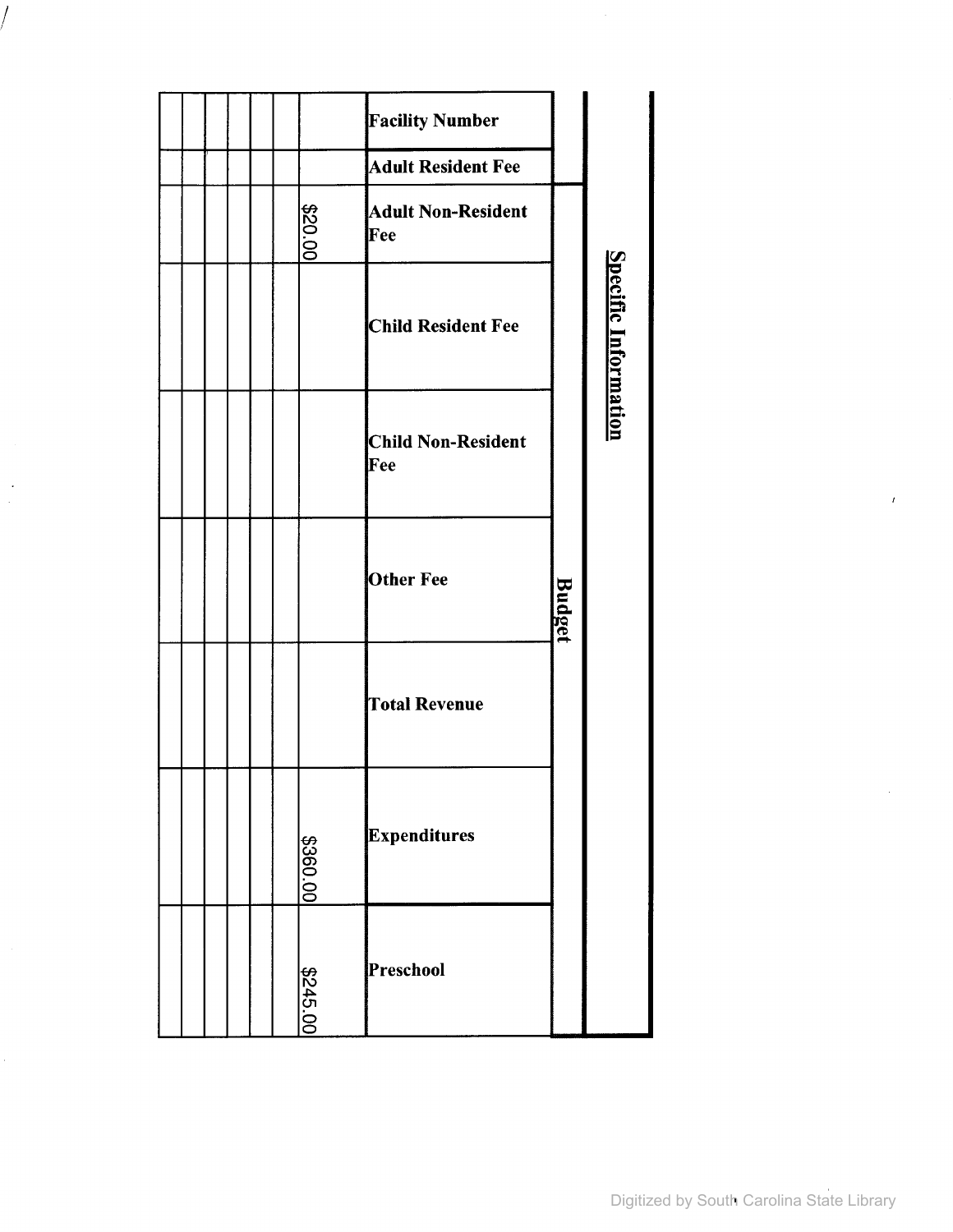|  |  |                         | Schools (K-5)                         |               |
|--|--|-------------------------|---------------------------------------|---------------|
|  |  |                         | Schools (6-8)                         |               |
|  |  |                         | Schools (9-12)                        |               |
|  |  |                         | <b>Home Schoolers</b>                 | Group Types   |
|  |  |                         | <b>Contract Groups</b>                |               |
|  |  |                         | <b>Seniors</b>                        |               |
|  |  |                         | over 55                               |               |
|  |  |                         | <b>Junior Rangers</b>                 |               |
|  |  |                         | <b>History Program</b>                |               |
|  |  |                         | <b>History Tour</b>                   |               |
|  |  |                         | Archaeology Program                   |               |
|  |  |                         | Archaeology Tour                      |               |
|  |  |                         | Nature Program                        |               |
|  |  |                         | Nature Tour!                          |               |
|  |  | ×                       | Canoeing                              | Program Types |
|  |  | $\overline{\mathsf{x}}$ |                                       |               |
|  |  |                         | Mountain Biking                       |               |
|  |  |                         | Hiking                                |               |
|  |  |                         | Recreation                            |               |
|  |  |                         | <b>Off Site</b>                       |               |
|  |  |                         |                                       |               |
|  |  |                         | <b>Other or Comments</b><br>(Exnlain) |               |

 $\lambda$ 

Ļ,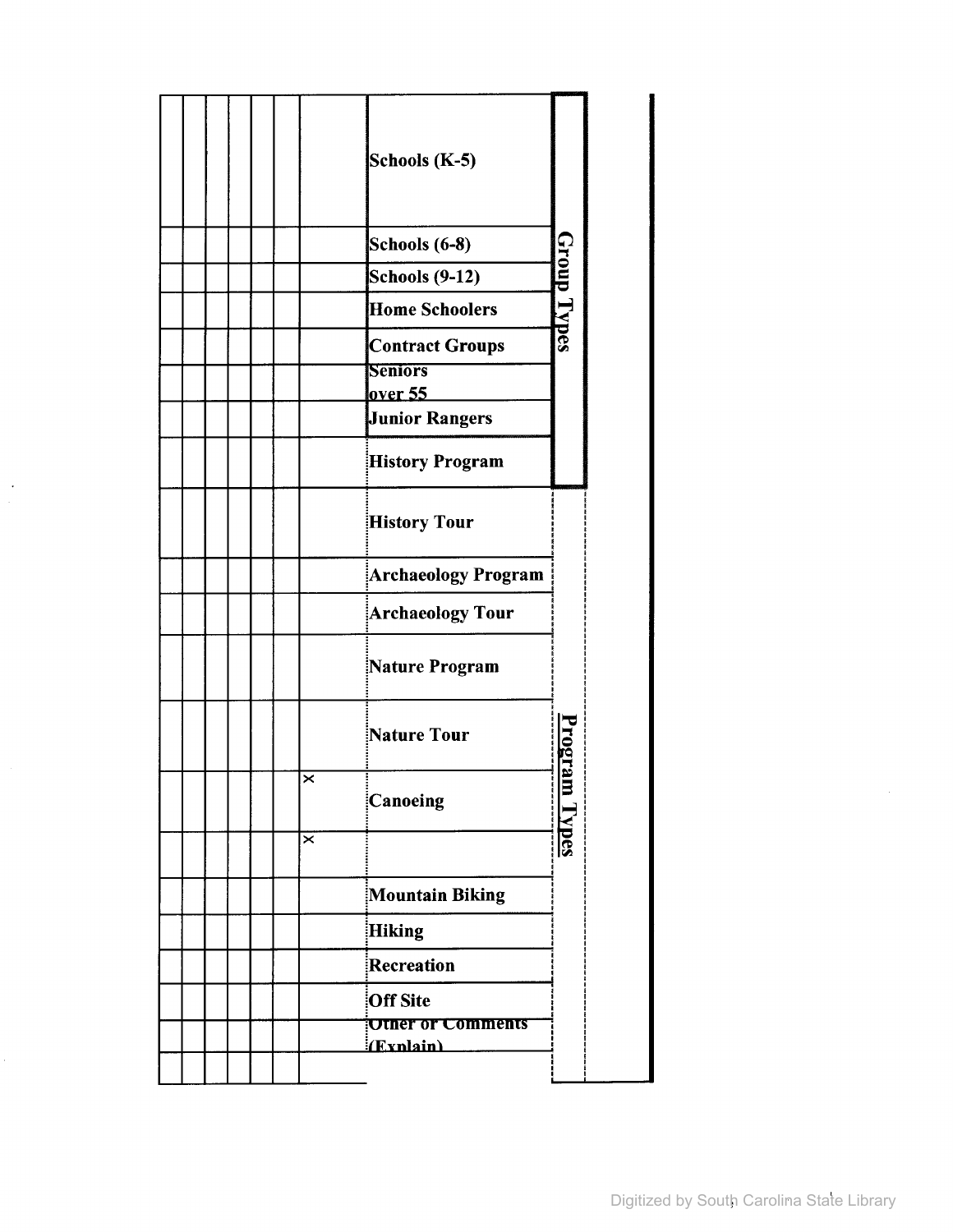# **Irmo Chapin Recreation Commission Survey**

The Irmo Chapin Recreation Commission Survey is in process. Surveys have been mailed and are being returned. Follow up post cards have been mailed out to encourage the return of surveys. Telephone banks are also calling people who did not respond in an extra effort to receive as many completed surveys as possible.

My role in this district wide survey was to review and support the survey. Several of my suggestions were implemented. Much of the information gathered will be extremely useful as formative program evaluation data.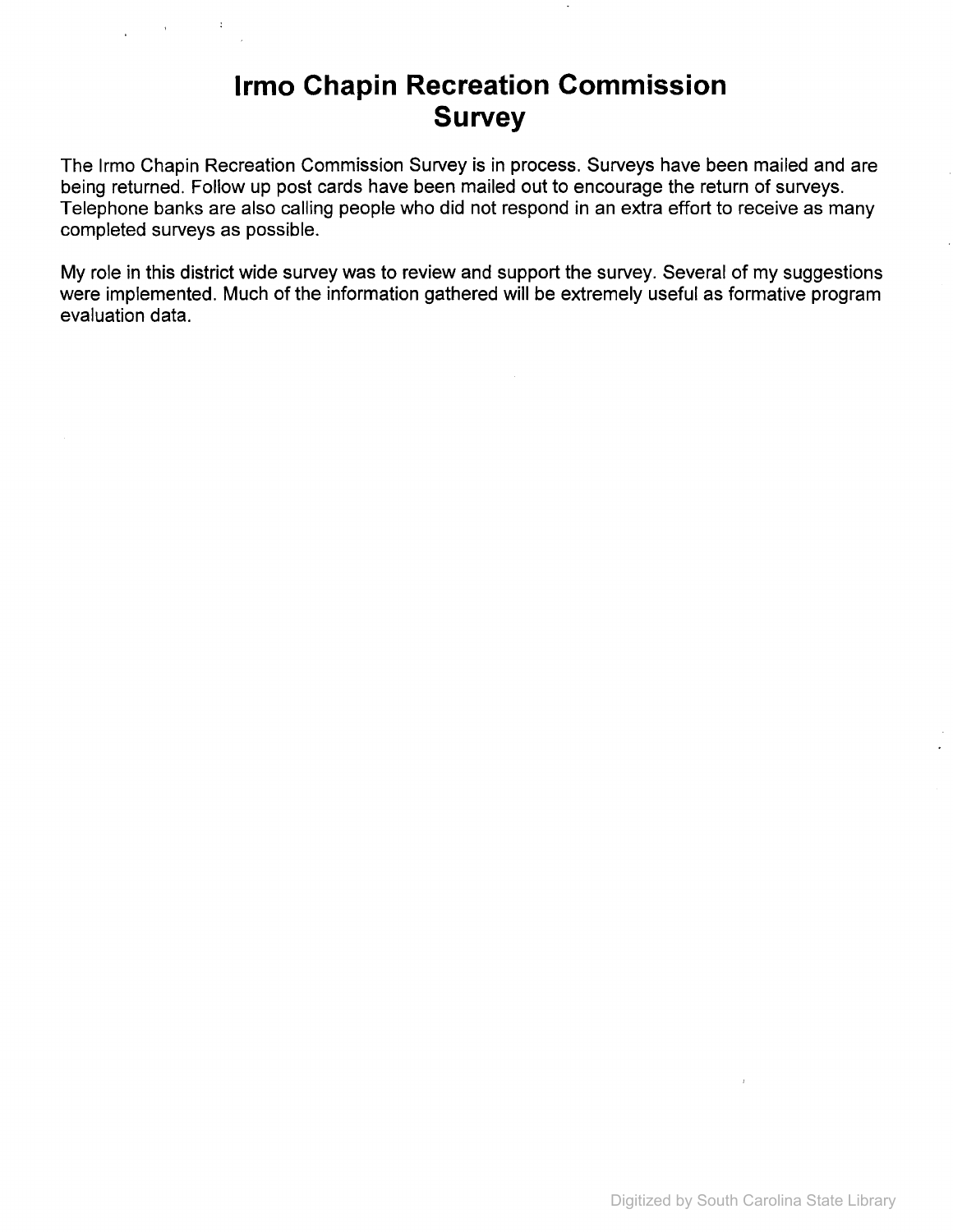# **Irma Chapin Recreation Commission Survey**

Please only one response per family.

#### PARTICIPATION

1. Has any member of your household used any of the following facilities of the Irmo Chapin Recreation District during the last year? Please rate each facility using the following scale: 1=unsatisfactory, 2=needs improvements, 3= satisfactory, 4=good, 5=outstanding.

| Facility               | Used within last year? | How would you rate the facility? |  |  |  |   |  |
|------------------------|------------------------|----------------------------------|--|--|--|---|--|
| Seven Oaks Park        | Yes l<br>No.           |                                  |  |  |  | 5 |  |
| Crooked Creek Park     | No<br>Yes              |                                  |  |  |  |   |  |
| Saluda Shoals Park     | Yes<br>NO              |                                  |  |  |  | 5 |  |
| Mini Parks             | Yes<br>NO              |                                  |  |  |  | 5 |  |
| <b>Athletic Fields</b> | Yes.                   |                                  |  |  |  | 5 |  |

COMMENTS:

2. Has any member of your household participated in any of the following programs managed by the Irmo Chapin Recreation District? Please rate your experience with these programs using the following scale: 1=unsatisfactory, 2=needs improvement, 3=satisfactory, 4=good, 5=outstanding

| <b>Programs Areas</b>          | Participated last year? | How would you rate the program? |   |   |
|--------------------------------|-------------------------|---------------------------------|---|---|
| Youth Sports                   | Yes<br>No.              |                                 |   |   |
| Youth Cultural Programs        | No<br>Yes               |                                 |   | 5 |
| Senior Programs                | No<br>Yes.              |                                 |   |   |
| <b>Adult Sports Programs</b>   | Yes<br>Νo               |                                 | 4 |   |
| <b>Adult Cultural Programs</b> | Yes<br>No               |                                 | 4 |   |

COMMENTS:

3. How do you get your information on Irmo Chapin Recreation District programs? Please check all that apply.

| Public Service Announcements (radio/tv) | Schools            |
|-----------------------------------------|--------------------|
| Word of mouth                           | Newspaper inserts  |
| <b>Community Centers</b>                | Newspaper listings |

4. Are there recreational facilities that you feel would significantly enhance the quality of life of the residents of the District that are not presently being provided by the Irmo Chapin Recreation District?

Yes\_\_\_\_\_\_\_ No \_\_\_\_\_\_

If you answered yes, please check your top three priorities for new facilities:

| Baseball/softball fields         | Portable roller hockey rinks | Natural/water based   |
|----------------------------------|------------------------------|-----------------------|
| Soccer/football fields           | Racquetball courts           | recreation areas      |
| Swimming pool(s)                 | Tennis courts                | Bicycle trails        |
| Running/walking tracks or trails | <b>Botanical gardens</b>     | <b>River Greenway</b> |
| Outdoor volleyball courts        | Theater/auditorium           | Water park            |
| Playground equipment             | Horseshoes                   | Other                 |
| Skateboard facilities            | Croquet courts               |                       |

Digitized by South Carolina State Library 5. Currently the owner of a home valued at \$100,000 pays approximately \$60.00 annually for recreation facilities and services. Would you be wiIling to pay additional taxes in order to construct and operate additional facilities?